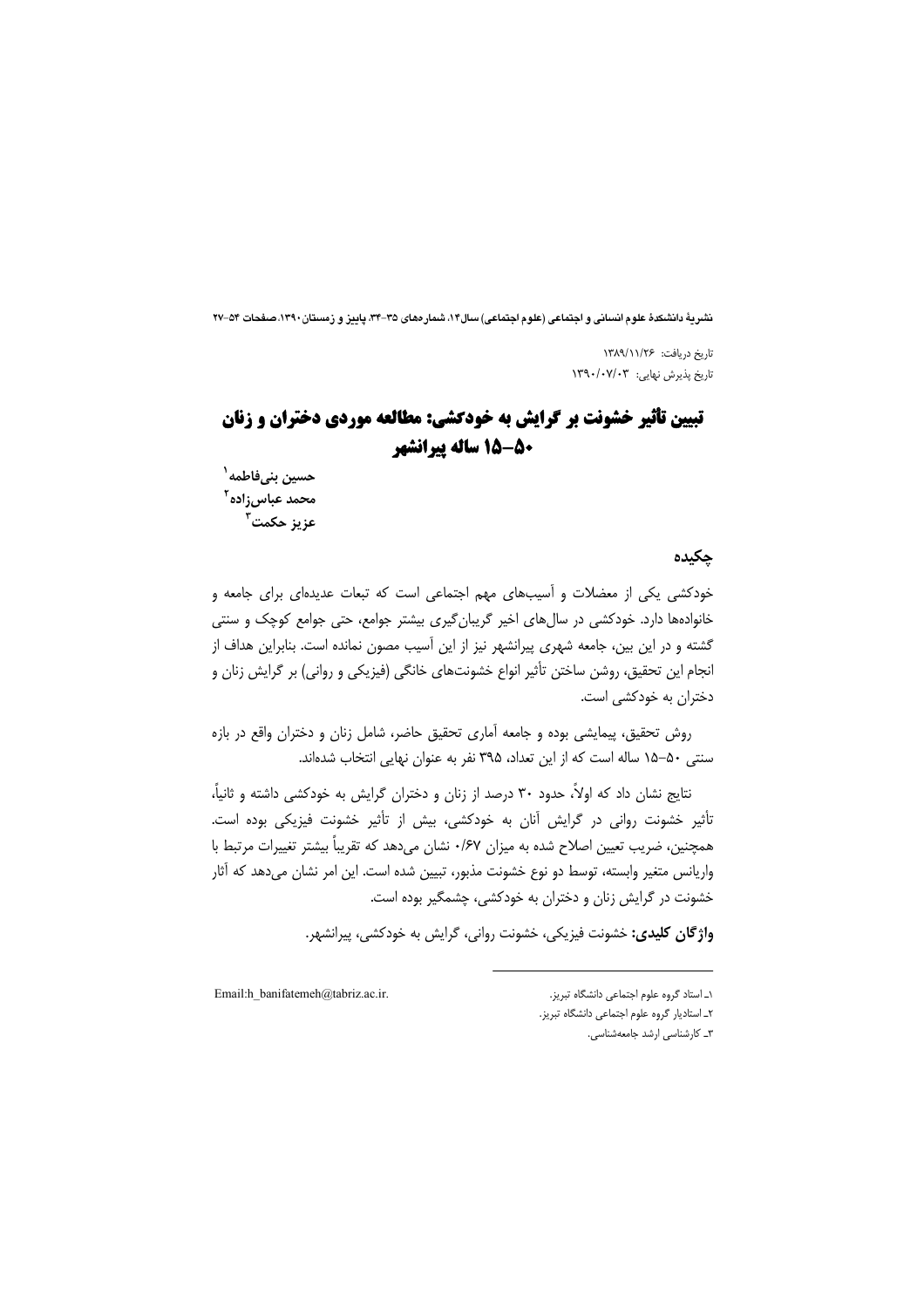$\Box$  YA نشریة دانشکدة علوم انسانی و اجتماعی دانشگاه تبریز شمارههای ۳۵-۳۴

#### مقدمه

امروزه در بین آسیبهای مهم اجتماعی نظیر دزدیها،قتلهای خانوادگی و مواردی از قبیل خودکشی بیش از دیگر موارد بر دوش جامعه ما سنگینی می کند. گستردگی ابعاد خودکشی و تبعات سوء آن، موجبات نگرانی متولیان امور فرهنگی و محققان جامعهشنا، روانشناس و برنامهریزان اجتماعی را فراهم کرده است. اولین تبعات ناشی از خودکشی زنان، متوجه خانواده، مخصوصاً فرزندان خردسالي است كه احياناً زنان متأهل خودكشي كننده از خود باقي می گذارند. به همین منظور، پژوهشگران به پدیده خودکشی به عنوان نوعی از آسیب مهم اجتماعی نگاه کردهاند، زیرا عواقب و خسارات ناشی از آن با سایر وارد متمایز است و این احتمال می رود که سرمایه انسانی تباه گردد.

امیل دورکیم (۱۹۱۷-۱۸۵۸) در اثر معروف خود به نام «خودکشی»، آن را پدیدهای اجتماعی به شمار اَورده و این گونه تعریف میکند: «خودکشی عبارت است از هر نوع مرگی که نتیجه مستقیم یا غیرمستقیم کردار منفی یا مثبت خود قربانی است که میبایست چنان نتیجهای به بار آورد» (دورکیم، ۱۳۷۸: ۶).

«آشیل دلماس<sup>\</sup>» نیز در تعریف خودکشی میگوید: «عملی که شخص برای معدوم ساختن خود انجام میدهد، در حالی که اختیار مرگ و زندگی در حیطه قدرت اوست و از لحاظ اخلاقی موظف به انجام این عمل نیست» (اسلامی نسب، ۱۳۷۱: ۷۴–۷۳). پس، در مجموع می توان نتیجه گرفت که خودکشی عملی است آگاهانه و کاملاً ارادی که فرد برای پایان دادن به زندگی خویش انجام میدهد.

آمار سالانه ارتکاب به خودکشی در استان آذربایجانِ غربی دقیقاً معلوم نیست، ولی در صورت مقایسه میانگین خودکشی در شهرهای تابعه این استان به یقین پیرانشهر در ردیف اول قرار می گیرد؛ چرا که بخش امور بانوان فرمانداری پیرانشهر در سال ۱۳۸۶ اعلام کرده است که در سال یاد شده، ۱۶۵ مورد خودکشی زنان در شهرستان پیرانشهر انجام گرفته

<sup>1-</sup> Achil Delmas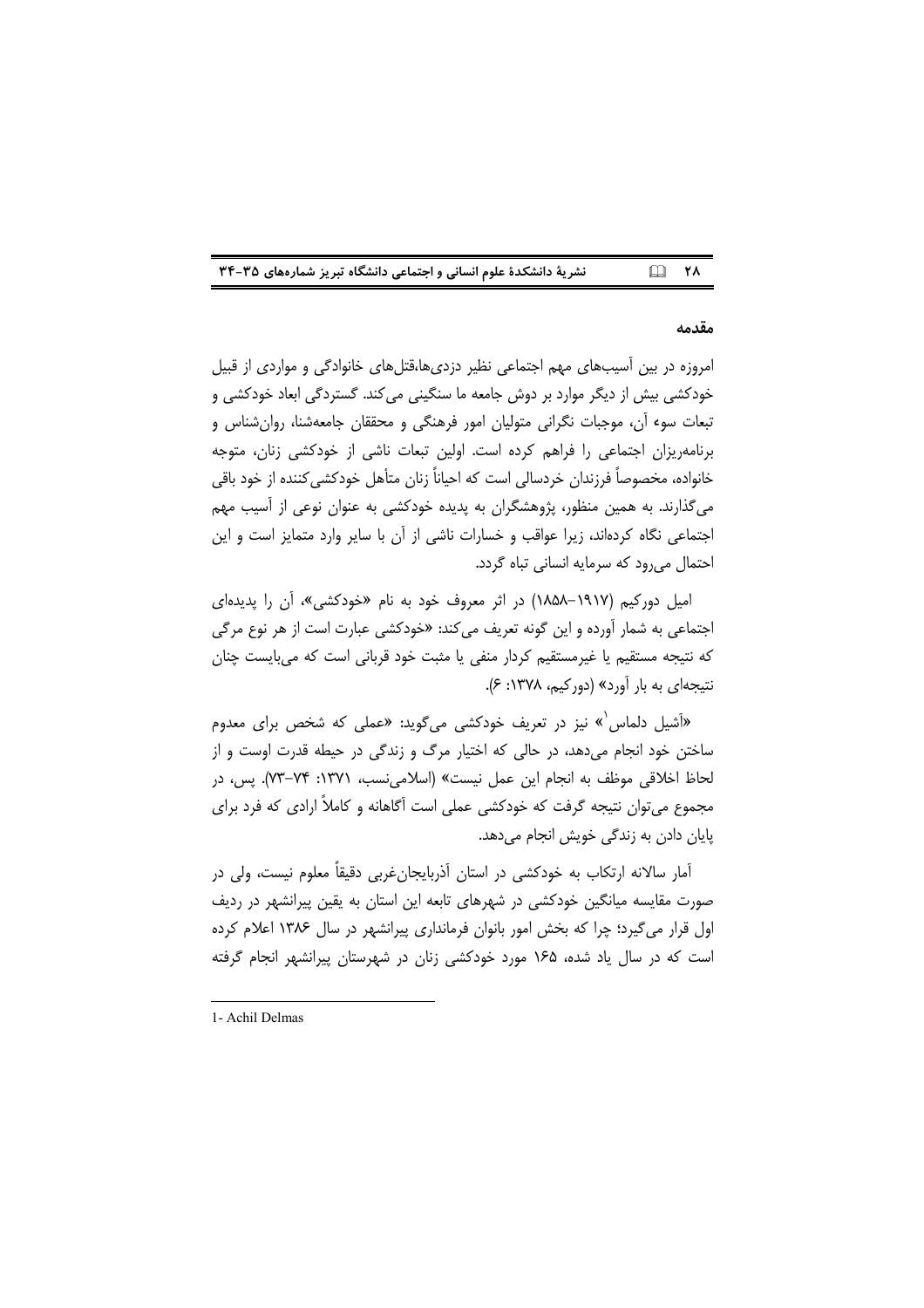| تبیین تأثیر خشوت بر گرایش به خودکشی |  |  |  |
|-------------------------------------|--|--|--|
|-------------------------------------|--|--|--|

است که از این تعداد ۱۱۷ مربوط به زنان و دختران شهر پیرانشهر است. اکثر خودکشیها ناموفق بوده ولي حدود يک پنجم أنها به فوت منجر شده است. طبق أخرين أمار و نتايج مطالعات اکتشافی محققان نشان میدهد که خودکشی در شهر پیرانشهر در بین زنان بسیار شایع شده و این عمل نه یک موضوع شخصی و خانوادگی، بلکه به یک معضل اجتماعی تبدیل شده است. حال سؤال اساسی این است که اولاً– در جامعه مورد بررسی، میزان گرایش زنان و دختران به خودکشی در چه حدی بوده و ثانیاً– تأثیر کدام عامل بر چنین گرایشی بیشتر بوده است؟

## مرور سوابق نظری و تجربی

امروزه، اعــمال خشونت عليه زنان و بدرفتاري با أنــها از رايجترين جرائــم اجتماعي و از عریانترین جلوههای مردسالاری در جهان امروز است که در تمامی ملیتها، طبقات و گروههای اجتماعی به چشم میخورد. خشونت علیه زنان پدیدهای جهانی است (رئیسی سرتشنیزی، ۱۳۸۱: ۴۶). گرچه خشونت خانوادگی از رویدادهایی بوده است که از مدتها قبل مطرح شده است، اما بعد از سال ۱۹۷۰، به طور مداوم به عنوان یک مبحث اجتماعی مهم بحث و بررسی شده است. به همین دلیل، از سال ۱۹۷۰، تحقیقات در زمینه خشونت خانوادگی افزایش یافته است. بنابراین، موضوع مذکور به علت شیوع بالا و هزینههای زیاد برای قربانی های خشونت خانوادگی`، اهمیت بالایی دارد (Sartin, 2005).

بيانيه سازمان ملل (١٩٣٣)، خشونت عليه زنان را هر عمل خشونتآميز مبتني بر جنسیت تعریف می کند که به بروز یا احتمال آسیبهای جسمانی، جنسی یا روانی من جر شود و یا رنج و زحمت زنان را فراهم آورد. همچنین تهدید به انجام چنین اعمالی و ایجاد محرومیتهای اجباری یا اختیاری (در شرایط خاص) از آزادی در زندگی اجتماعی و یا حتی در قلمرو زندگی خصوصی زنان، خشونت خانوادگی محسوب میگردد (مرادی، ۱۳۸۶: ۱۲۸).

۲۹  $\Box$ 

<sup>1-</sup> Family violence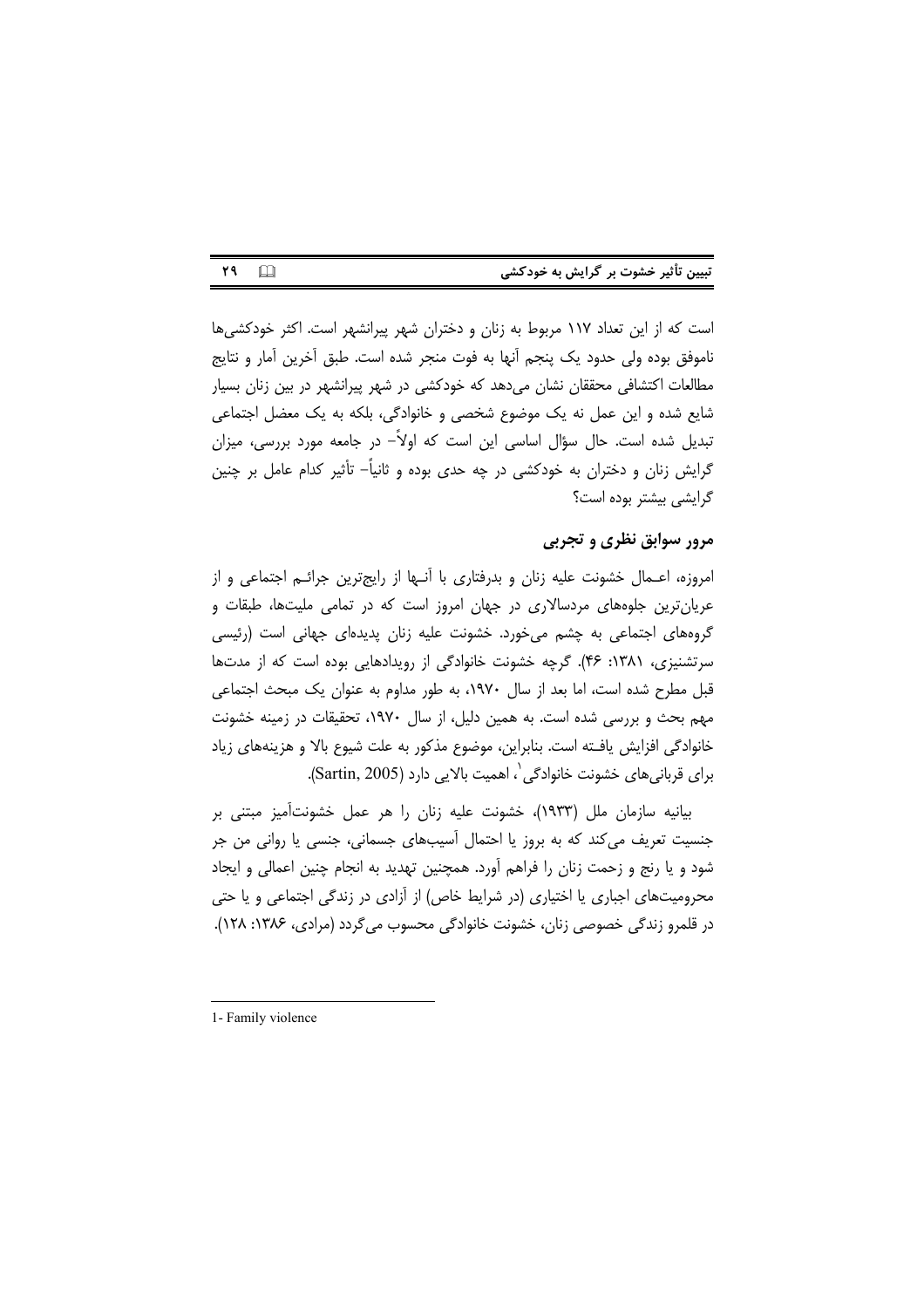#### $\Box$   $\mathbf{r}$ . نشریة دانشکدة علوم انسانی و اجتماعی دانشگاه تبریز شمارههای ۳۵-۳۴

خشونت خانوادگی یکی از مسائل مهمی است که از دیدگاههای مختلفی چون، دیدگاههای فرهنگی، سیاسی، جمعیتشناختی و بهداشتی بدان توجه شده است. خشونت همسران در همه کشورها و در همه گروههای اجتماعی، اقتصادی، مذهبی و فرهنگی رخ می دهد. در هر سال بیش از دو میلیون زن از طرف همسران بدرفتاری می،بینند و بیش از ۵۰ درصد نیز به طرق مختلف در زندگی خود قربانی خشونت میشوند. اگرچه زنان هم می توانند علیه مردان خشونت نشان دهند، اما نتايج تحقيقات مختلف نشان مي دهد كه زنان هشت مرتبه بيش از مردان در معرض خشونت همسرانشان قرار دارند (Soler, et al, 2000: 721).

امریکاییان چنان در معرض خشونتهای خانواده خود هستند که خانواده را پس از پلیس و ارتش، خشن ترین نهاد اجتماعی نامیدهاند (صدیق سروستانی، ۱۳۸۷)، به طوری که حتی برخی مدعی|ند که خشونت خانوادگی مهمترین مسأله اجتماعی است که امروزه امریکاییان با آن دست به گریباننند (صدیق سروستانی، ۱۳۸۷).

شواهد و مدارک آماری نشان می دهد که در سال های اخیر خشونت خانوادگی افزایش یافته، به گونهای که در امریکا جرائم خشونتآمیز در خانواده حدود ۲۹ درصد نسبت به سایر محیطهای اجتماعی بیشتر شده است. زنان حدود ۸۵٪ قربانیان خشونت خانوادگی|ند. بررسی های پزشکی قانونی نشان میدهد که در دو و نیم سال گذشته، بیش ز نیم میلیون نفر از مجموع ۲۲۵۳۰۰۰ زن مراجعهکننده به پزشک قانونی که مورد ضرب و شتم قرار گرفتهاند، قربانی خشونت خانوادگی بودهاند (مرادی، ۱۸۶: ۱۲۹).

واقيت اين است كه اين يديده مهلک و ريشهدار اجتماعي؛ يعني اعمال خشونت عليه زنان و دختران، دارای عواقب و پیامدهای ناگوار اجتماعی است که شدیدترین آن می¤واند در اقدام یا گرایش فرد به خودکشی متجلی گردد. اصطلاح گرایش به خودکشی، توصیفکننده اشخاصی است که به لحاظ فکری و به شکل نشخوار ذهنی با مفاهیم خودکشی، مرگ و بی ارزش بودن زندگی درگیرند؛ هر چند که هنوز برای از میان بردن خود اقدامی صورت ندادهاند. ارزیابی فکر خودکشی گرایانه و رفتارهایی که ممکن است متعاقب آن صورت پذیرد، حوزهای است که برای تمامی ِ درمانِ گران بالینی اهمیت حیاتی دارد و کوتاهی در پرداختن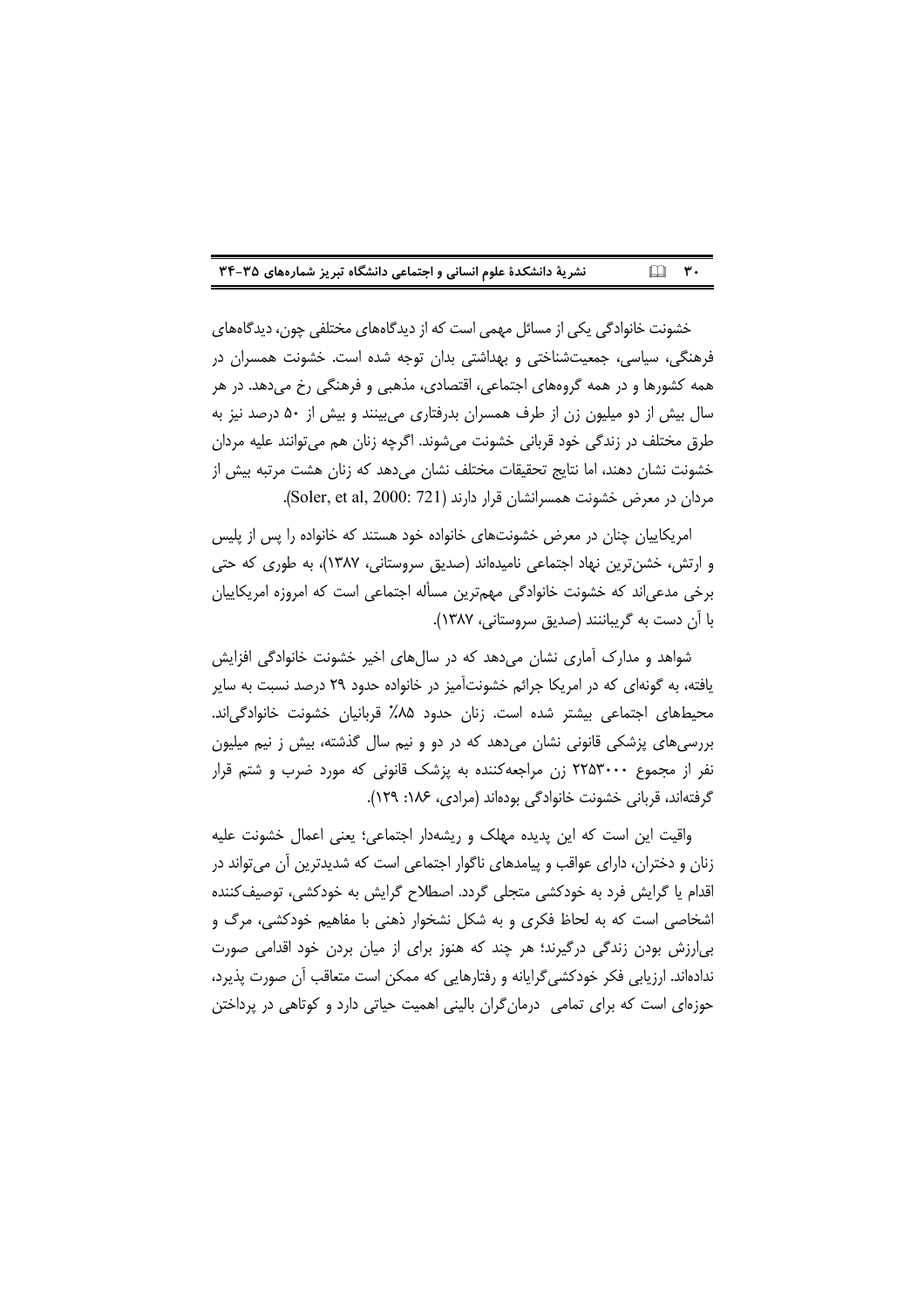| تبیین تأثیر خشوت بر گرایش به خودکشی |  |  |
|-------------------------------------|--|--|
|-------------------------------------|--|--|

 $\mathbf{r}$  $\Box$ 

به آن خطرهای بسیاری به همراه دارد و عواقب وخیم و غمانگیزی را میتواند به دنبال داشته باشد. به گفته «ون هرینگن» (۲۰۰۱)، گذر از فکر خودکشی به نقشه کشیدن، در ۳۲ درصد افراد دارای فکر خودکشی و گذر از نقشهکشی به اقدام، در ۷۲ درصد افراد دارای نقشه خودکشی صورت میگیرد، در نتیجه ۲۴ درصد افرادی که فکر خودکشی را گزارش می کنند، در نهایت به سوی اقدام به خودکشی می روند.

حال براساس نظریههای روان کاوی تحلیلی، می توان همبستگی خشونت علیه زنان را با افکار مربوط به خودکشی این گونه تحلیل کرد: «فروید معتقد بود وقتی که فرد مورد پرخاشگری قرار میگیرد و او توانایی نشان دادن پاسخ ندارد، خشم خود را فرو میخورد. این خشم فروخورده شده به دو شکل بروز می کند:

الف) به خود فرد برمیگردد و فرد تمایلات خودآزارانه (خودکشی) پیدا می کند.

ب) خشم خودش را متوجه بیرون می کند و در صدد آزار رساندن به دیگران برمی آید.

بنابراین، براساس نظریه روان تحلیل گری می توان گفت که خشونت علین زنان با افکار مربوط به خودکشی (خشمی که به خود فرد بازگشته) همبستگی دارد (کاپلان و سادوک،  $\Lambda$ ۲۷۹).

براساس مفاهیم فروید، کار منینگر نیز در کتاب «انسان علیه خویش»، خودکشی را به عنوان یک قتل وارونه یا آدمکشی معکوس منتج گشته از خشم بیمار نسبت به شخص دیگر معرفی می کند که یا به خود فرد بازمیگردد و یا به عنوان دستاویزی برای مجازات به کار می رود. بنابراین منینگز، میل به کشن، میل به کشته شدن و میل به مردن را سه جزء احساس خصومت در خودکشی می داند.

در مورد گرایش زنان به خودکشی در نقاط مختلف دنیا پژوهش های متعددی صورت گرفته است. در کشورهای غربی موقعیت زنان با مردان به گونهای است که جامعه از سویی، آنها به این باور ترغیب می کند که آنها از هر جهت با مردان برابرند و از سویی دیگر، شرایط جامعه بهطور فزایندهای فرصت رقابت مساوی با مردان را از آنها دریغ می کند. بنابراین،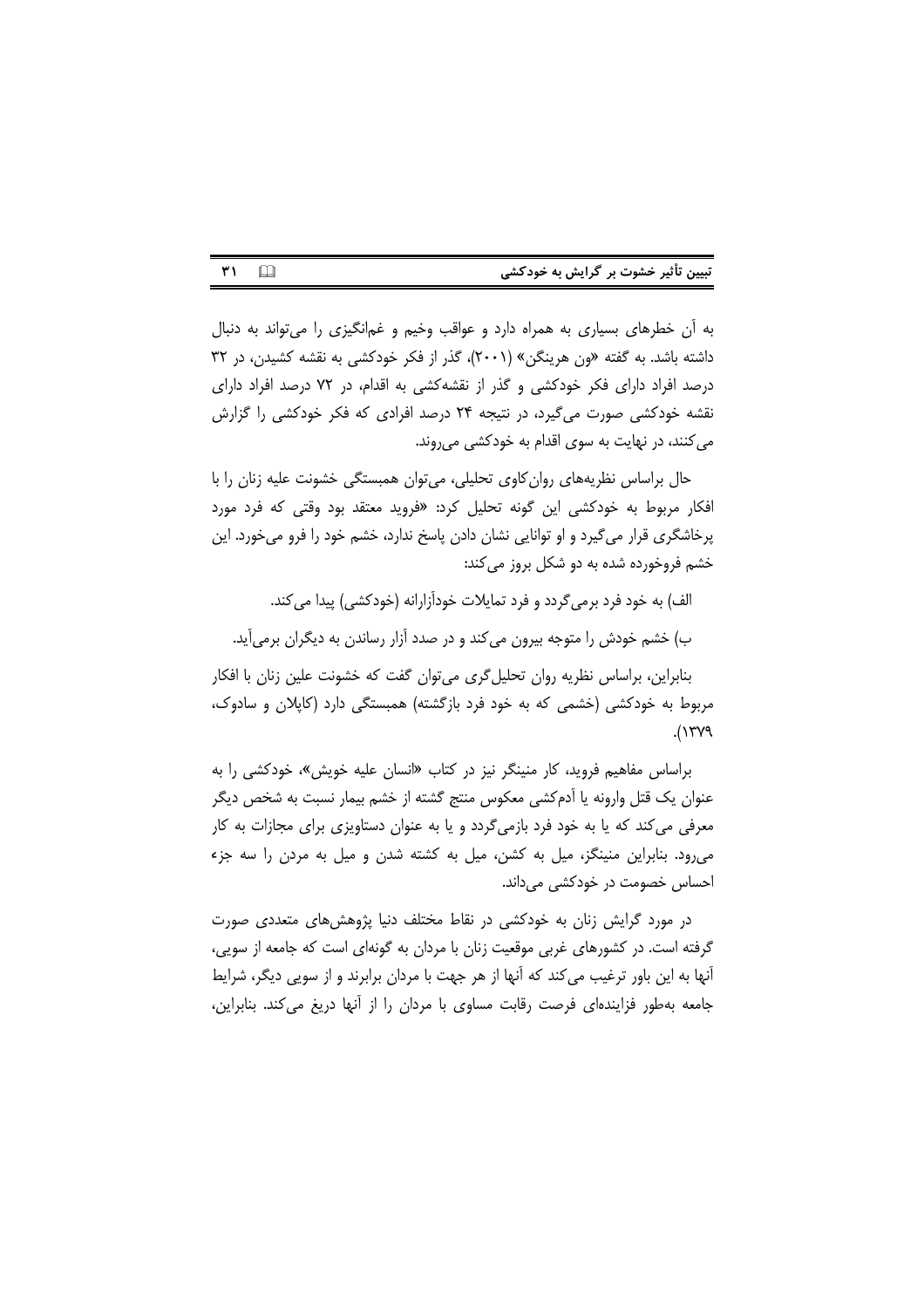#### نشریة دانشکدة علوم انسانی و اجتماعی دانشگاه تبریز شمارههای ۳۵-۳۴  $\Box$  ۳۲

تـعداد بسیاری از زنان، به یک حالت بیهنجاری، یعنی عدم تـناسب میان خواستهها و یافتههایشان میرسند. ناکامی ناشی از این حالت، به علاوه عوامل دیگر، احتمال گرایش به خودکشی را در میان زنان افزایش می دهد (تایر، ۱۳۷۹: ۱۰۸).

براساس بخشی از نتایج تحقیقی، که توسط موسوی و همکارانش تحت عنوان «بررسی انواع خشونت نزد زنان در شهر اصفهان» انجام گرفته است، به این نتیجه رسیدهاند که بین «خشونت در خانواده و اقدام به خودکشی رابطه معناداری وجود دارد» (موسوی و همكارانش، ١٣٨٧).

طبق بخشی از نتایح تحقیق به عمل آمده توسط معماری و همکارانش تحت عنوان «علل اقدام به خودکشی زنان متأهل در سال ۱۳۸۵»، این نتیجه عاید شده است که خشونت شوهران علیه زنان از علل مهم اقدام به خودکشی در میان زنان مورد مطالع بوده است (معماری، ۱۳۸۵).

براساس تحقیقی که خاقانیفرد تحت عنوان «بررسی رابطه همسرآزاری با تمایل به افکار خودکشی و آسیب رساندن به همسر در زنان مورد خشونت قرار گرفته در شهر تهران» به سال ۱۳۸۲ انجام داد، به این نتیجه رسید که از بین خشونتها، خشونت روانی بیشترین همبستگی را با تمایل افکار خودکشی و آسیب رساندن به همسر داشته است (خاقانیفرد،  $.(\Upsilon \wedge \Upsilon)$ 

طی تحقیقی که توسط عارفی تحت عنوان «بررسی توصیفی خشونت خانگی علیه زنان در شهر ارومیه» انجام گرفت، معلوم شد که زنان بین سنین ۱۷–۳۲ ساله بیشترین خشونت را تجربه میکنند (۵۶ درصد). بیشترین میزان خشونت از نوع جسمی و فیزیکی بوه (۵۰درصد) و خشونت روانی در درجه دوم قرار دارد (عارفی، ۱۳۸۲).

طبق تحقیقی که محمدخانی و آزادمهر تحت عنوان «آسیبشناسی روانی و مشکلات شخصی ــ ارتباطی زنان قربانی خشونت خانوادگی» به عمل آوردند، مشخص شد که خشونت خانوادگ در زنان قربانی خشونت با آسیبهای روانی و مشکلات شخصی و ارتباطی عمده همراه است (محمدخانی و آزادمهر، ۱۳۸۷).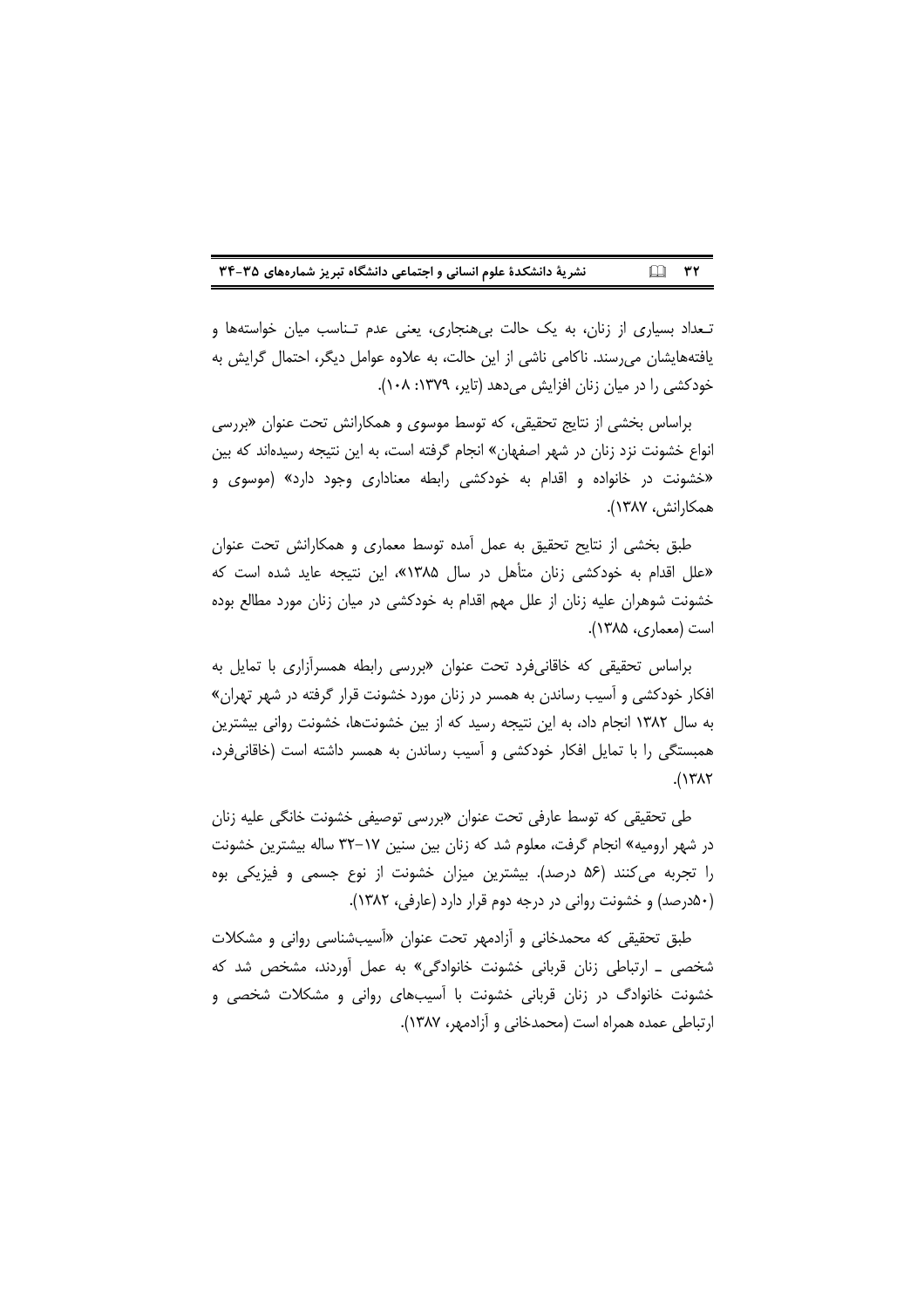| تبیین تأثیر خشوت بر گرایش به خودکشی |  |  |  |
|-------------------------------------|--|--|--|
|-------------------------------------|--|--|--|

در تحقیقی که توسط ملکافضلی و همکاران او در سال ۱۳۸۲ تحت عنوان «بررسی انواع خشونت نزد زنان در شهر اصفهان» به عمل آمد، نشان داد که بیشترین انواع خشونت-ها به خشونت کلامی ـ روانی (۳۴ تا ۶۲ درصد) مربوط است. خشونتهای دیگر در مراتب بعدی گزارش شده است (۵۳ تا ۵ درصد) (ملکافضلی و همکاران، ۱۳۸۲).

در تحقیقات انجام یافته توسط حسین یور با موضوع «بررسی علل اقدام به خودکش*ی* نوجوانان ارجاع داده شده به بیمارستان گلستان اهواز» (حسین یور، ۱۳۸۳)، شمس خرمآبادی با موضوع «بررسی علل اقدام به خودکشی به روش خودسوزی از نظر مراجعان به بیمارستان شهدای عشایر شهر خرمآباد» (شمسخرم، ۱۳۸۷) و رحیمی با موضوع «تحلیل اجتماعی خودسوزی دختران ترکمن» (رحیمی، ۱۳۸۷) خشونت، بر گریش زنان و یا اقدام آنان به خودكشى تأثير گذار بوده است.

نادلین' و همکارانش (۱۹۹۸) در تحقیق خود دریافتند که هرچه میزان خشونت فیزیکی و روانی نسبت به زنان افزایش پابد، احتمال ارتکاب به خودکشی در زنان افزایش خواهد یافت؛ یعنی می توان مدعی شد که خشونت فیزیکی و روانی اعمال شده بر زنان از سوی شوهرانشان، از پیش بینی کنندههای خودکشی در زنان هستند (Nadlin, 1998).

طبق تحقیقی که تایلی و بروویج<sup>٬</sup> در سال ۲۰۰۹ تحت عنوان خشونت علیه زنان باردار» انجام دادند به این نتیجه رسیدند که یک پنجم زنان با برخی از انواع خشونت در طول عمر خود مواجه شدهاند. زنان باردار ممکن است که به علت افزایش نیازهای فیزیکی، اجتماعی، احساسی و اقتصادی خود در طول بارداری آسیبیذیر باشند. تجربه خشونت در طول بارداری با تعدادی از نتایج معکوس جنسیتی مانند وزن تولد کم، درد زایمان زودرس و یا فراغت از زایمان، عفونت کلیه، خونریزی پیش از زایمان، فراغت از زایمان سزارین، سقط جنین و مگر جنين همراه بوده است (Taillieu and Brownidign, 2009).

 $\Box$ 

٣٣

<sup>1-</sup> Nadlin

<sup>2-</sup> Taillieu and Brownidige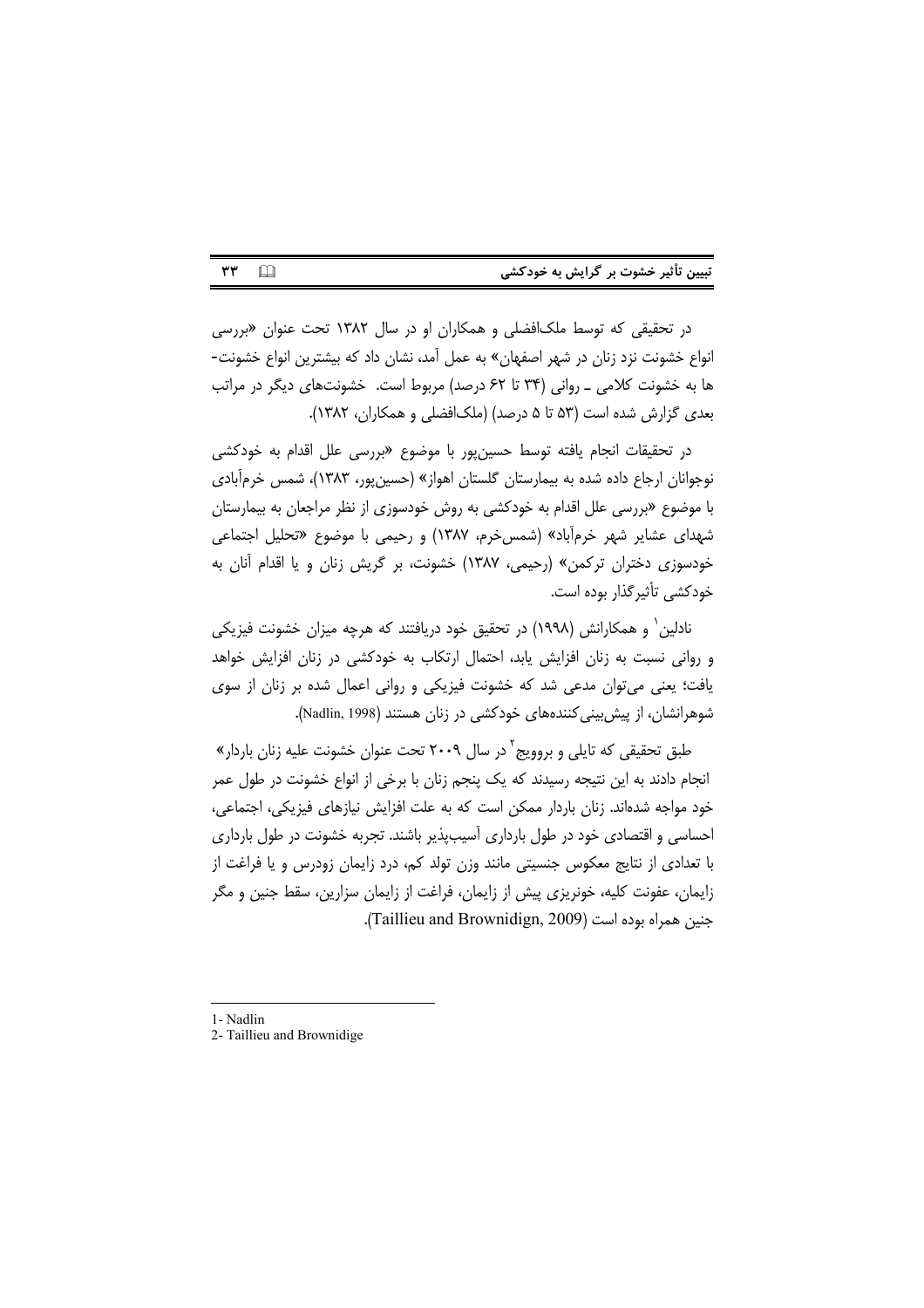#### $\Box$  rr نشریهٔ دانشکدهٔ علوم انسانی و اجتماعی دانشگاه تبریز شمارههای ۳۵-۳۴

طبق تحقیقی که در سال ۲۰۰۴–۲۰۰۰ توسط ناود<sup>\</sup> و همکارانش تحت عنوان «میزان خشونت فیزیکی توسط شوهران، افشای آن و رفتار کمکجویانه مورد تجاوز قرار گرفته در نقاط شـهري و روستايي بنگلادش» انجام گرفت، به اين نتيجه رسيدنـد كه در نـقاط شهری و روستایی در بنگلادش، خشونت مردان علیه زنان بسیار بالاست ( Tabassum .(Naved, et al, 2006)

طبق تحقیقی که در سال ۲۰۵۵، توسط استنبرگ<sup>۲</sup> و همکارانش تحت عنوان «انواع خشونت، و تأثیرات خشونت خانوادگی بر مشکلات رفتاری کودکان» انجام گرفت، نشان داد، کودکانی که انواع خشونت خانواده را تجربه کرده و شاهد خشونت میان والدین بودهاند، احتمال بالاترى وجود دارد كه قربانى هاى خشونت گردند (Stenberg, et al, 2005).

در این بخش برای مشخص شدن متغیرهای استخراج شده جدول شماره ١ ترتیب داده شده است.

| نتايج گزارش شده تحقيق               | عنوان محقق                              | نام محقق          |
|-------------------------------------|-----------------------------------------|-------------------|
| خشونت رواني بيشترين ارتباط رابا     | «بررسی رابطه همسراًزاری با تمایل به     | خاقانی فرد (۱۳۸۲) |
| تمایل به افکار خودکشی، آسیب رساندن  | خودکشی و آسیب رساندن به همسر در زنان    |                   |
| به همسر دارد.                       | مورد خشونت قرار گرفته                   |                   |
| خشونت عاطفي و گرايش به خودكشي       | بررسی انواع خشونت نزد زنان در شهر       | موسوى (١٣٨٧)      |
| و اقدام به خودکشی                   | اصفهان                                  |                   |
| خشونت عاطفي و گرايش به خودكشي       | بررسی علل اقدام به خوکشی نوجوانان ارجاع | حسين پور (١٣٨٣)   |
|                                     | داده شده به بیمارستان گلستان اهواز      |                   |
| فراوانی خشونت از نوع فیزیکی و       | بررسی توصیفی خشونت خانگی علیه زنان در   | عارفي (١٣٨٢)      |
| عاطفي                               | شهر اروميه                              |                   |
| اقدام قابل توجه به خودكشي در جوانان | بررسی اپیدمیولوژیک اقدام کنندگان به     | قلعه يها (١٣٨٠)   |
| و زنان خانەدار                      | خودكشى                                  |                   |

جدول (١) متغیرهای استخراج شده از نتایج تحقیقات پیشین

1- Ruchira Tabassum Navad

2- Stenberg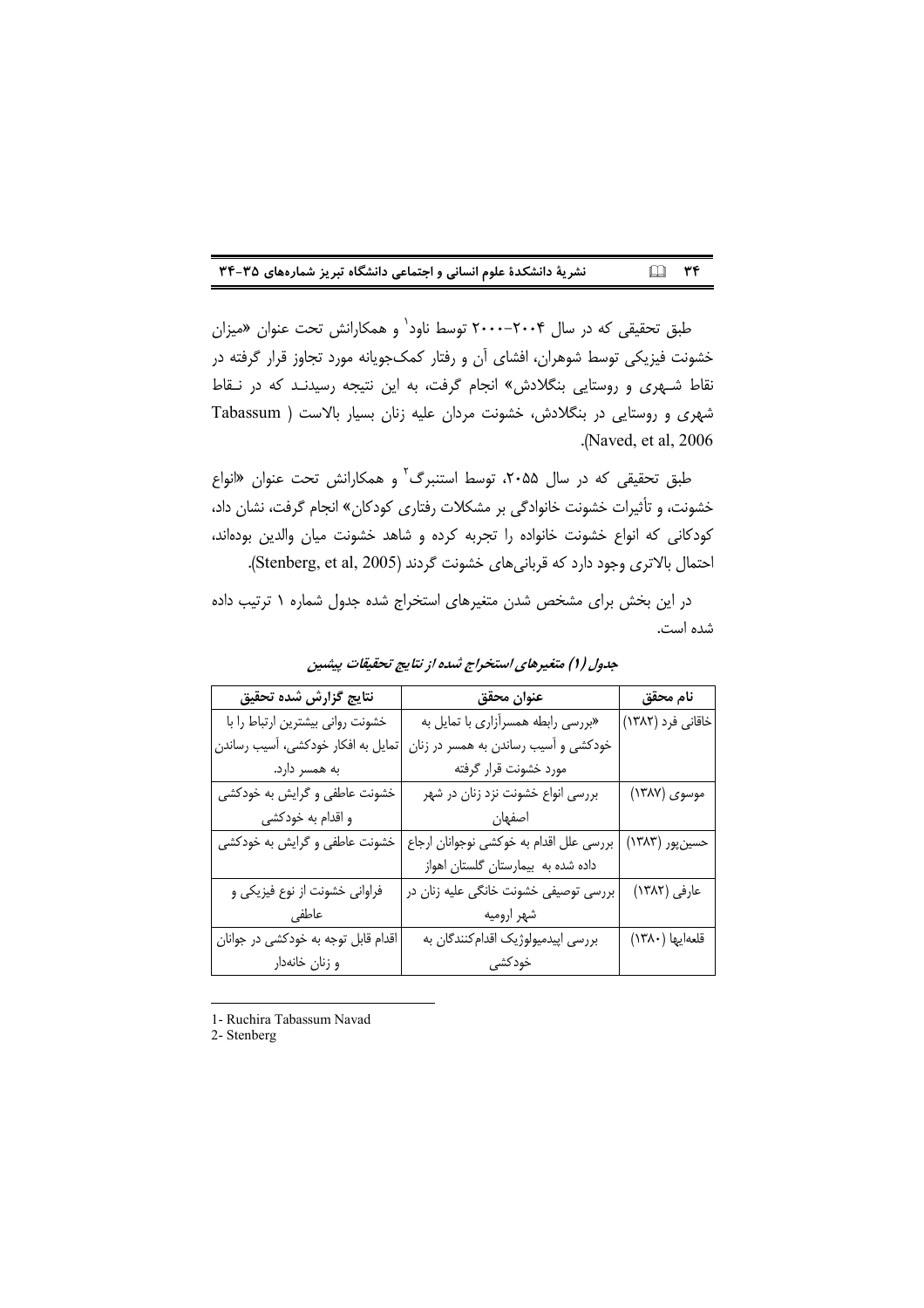$\mathsf{r}\mathsf{a}$   $\Box$ 

| فراوانی خشونتها در گروه سنی ۴۰-    | بررسی مقایسهای زمینهها و آثار خشونت علیه | بختیاری و                                       |
|------------------------------------|------------------------------------------|-------------------------------------------------|
| ٢۴ ساله                            | زنان در خانواده در مراجعان به مرکز پزشک  | امیدبخش (۱۳۸۰)                                  |
|                                    | قانونى بابل                              |                                                 |
| خشونت خانوادگی و ارتباط آن با آسیب | آسیبشناسی روانی و مشکلات شخصی ــ         | محمدخانی و                                      |
| روانی و مشکلات شخصی و ارتباطی      | ارتباطي زنان قرباني خشونت خانوادگي       | آزادمهر (۱۳۸۷)                                  |
| خشونت شوهران و اقدام به خودکشی     | علل اقدام به خودکشی در زنان متأهل        | معماري و همکاران                                |
|                                    |                                          | (۱۳۸۵)                                          |
| مشکلات عاطفی و تحقیر و تمسخر       | بررسی علل اقدم به خودکشی به روش          | شمس خرمأبادي                                    |
| قرار گرفتن، ناامیدی و بیارزشی و    | خودسوزی از نظر مراجعان به بیمارستان      | $(\lambda Y \lambda)$                           |
| ضرب و شتم توسط همسر (خشونت         | شهدای عشایر شهر خرمآباد در سال ۱۳۷۸      |                                                 |
| فیزیک <i>ی</i> و روانی)            |                                          |                                                 |
| وجود ارتباط بين تجرّد و اقدام به   | بررسی شیوع رفتارهای خودکشی در شهر        | ملکوتی و                                        |
| خودکشی                             | کرج در سال ۱۳۸۴                          | همکارانش (۱۳۸۴)                                 |
| خشونت فیزیکی ور وانی و احتمال      | بررسی رابطه بین همسرآزاری و رفتارهای     | نادلین و همکاران                                |
| ارتکاب به خودکشی                   | خودکش <i>ی گ</i> رایانه                  | (۱۹۹۸)                                          |
| تجربه خشونت در طول بارداری         | خشونت عليه زنان باردار                   | تايلي و بروويج                                  |
|                                    |                                          | $(\mathbf{r} \cdot \mathbf{q})$                 |
| كودكاني كه انواع خشونت خانواده را  | انواع خشونت، سن و تفاوتهای جنسیتی در     | اسنبرگ و همکاران                                |
| تجربه كردهاند، احتمال قرباني خشونت | تأثیرات خشونت خانوادگی بر مشکلات         | $(\mathbf{\tilde{y}}\cdot\mathbf{\cdot\alpha})$ |
| شدن در آنها زیاد است               | رفتارى كودكان                            |                                                 |
| اعمال خشونت بالا در نقاط شهری و    | میزان خشونت فیزیکی توسط شوهران در        | تبسم ناود و                                     |
| روستايي كشور بنگلادش               | نقاط شهری و روستایی بنگلادش              | همكاران (۲۰۰۶)                                  |

براساس آنچه که در بخش مرور و منابع نظری و تجربی پیرامون موضوع مورد مطالعه أورده شد، مشخص گردید که انسانها بدون دلیل خاصی اقدام به کنشی خاص نمیکنند؛ یعنی وقتی در درون خانوادهها، زنان و دختران پیوسته و مداوم مورد خشونت قرار میگیرند، طبیعی است که در صدد فرار از این مشکلات بر خواهند آمد، حال اگر کلیه راههای ممکن برای حل مشکل خویش بسته یابند، به احتمال زیاد افکار و خیالات از بین خود (گرایش به خودکشی) را به هر نحو ممکن در سر خواهند پروراند که استمرار این امر میتواند از فکر و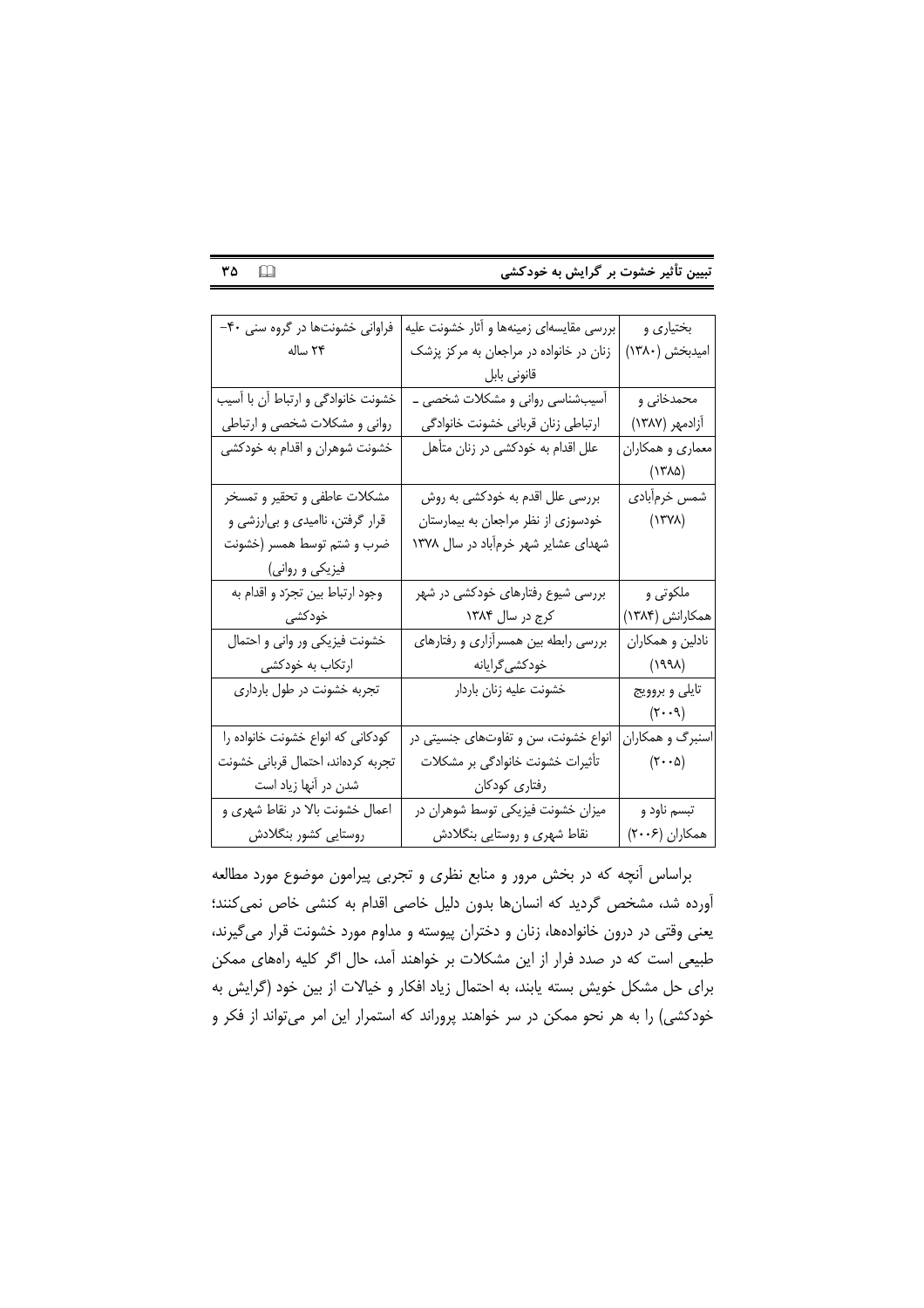نشریهٔ دانشکدهٔ علوم انسانی و اجتماعی دانشگاه تبریز شمارههای ۳۵-۳۴  $\Box$  ۳۶

خیال در خصوص خودکشی به اقدام عملی آن بینجامد. مدل تحلیلی شماره ۱ فرایند گرایش به خودکشی را بر اساس ادبیات تحقیق نشان میدهد:



مدل تحلیلی (۱) فرایند گرایش به خودکشی

### فرضيههاى تحقيق

مـیانگین گرایش زنان به خودکشی به تـفکیک وضعیت تأهل آنان (دختر و زن) تفاوت معنىدارى از هم دارد.

بین خشونت فیزیکی علیه زنان و دختران و گرایش آنان به خودکشی رابطه وجود دارد. بين خشونت رواني عليه زنان و گرايش آنان به خودكشي رابطه وجود دارد.

روش شناسي تحقيق

## روش تحقيق

از لحاظ زمانی، پژوهش حاضر از نوع مقطعی است. به بیانی بهتر، این پژوهش در یک دوره زمانی (۱۳۸۹–۱۳۸۸) نسبتاً محدود صورت گرفته و واقعیتهای موجود در این دوره زمانی را به نمایش گذاشته است. از لحاظ شیوه گردآوری اطلاعات از نوع پیمایشی، از نظر هدف، یک بررسی کاربردی و از نظر وسعت پهنانگر است.

جامعه آماری پژوهش حاضر، شامل کلیه زنان و دختران شهر پیرانشهر است. طبق آخرین سرشماری به عمل آمده (۱۳۸۷)، جمعیت زنان و دختران شهر پیرانشهر، ۳۷۰۹۷ نفر بوده که از این تعداد، ۱۲۷۶۹ نفر زنان متأهل و تعداد ۵۱۵۰ نفرف دختر مجرد بودهاند. اندازه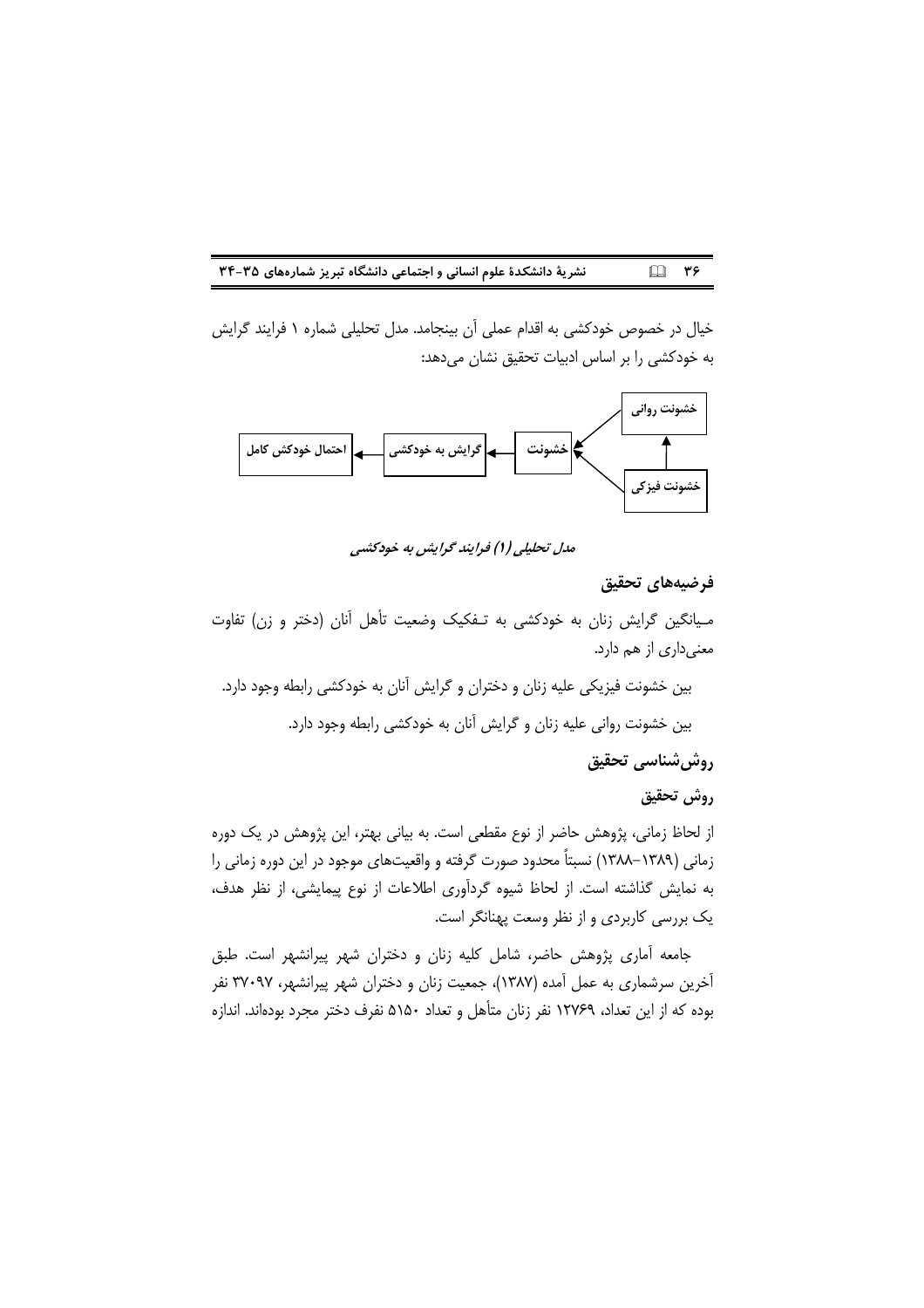نمونه أماري بعد از مطالعه مقدماتي و انجام أزمون مقدماتي از طريق فرمول كوكران به میزان ۳۹۵ نفر برآورد گردید:

$$
n = \frac{Nt^2s^2}{Nd^2 + t^2s^2} = \frac{17919 \times 1.96^2 \times 026}{[(17919 \times 05^2) + (1.96^2 \times 026)]} = 395
$$

تعاريف مفهومي و عمليات متغيرها

وضعیت تأهل: زنان شوهردار، زنان بیوه، زنان مطلقه و دختران مجرد

تعریف نظری خشونت علیه زنان: خشونت علیه زنان، به هر نوع از رفتاری که از سوی مرد به قصد اثبات قدرت برای نظارت بر زن صورت گیرد، خشونت علیه زنان گفته می شود (اعزازی، ۱۳۸۲: ۲۰۸).

سازمان ملل متحد در سال ۱۹۹۳، خشونت علیه زنان را چنین تعریف کرده است: «هر رفتار خشن و وابسته به جنسیتی که موجب آسیب جنسی، جسمی، روانی و یا رنج زنان شود، خشونت است. چنین رفتاری میتواند با تهدید، اجبار یا سلب مطلق اختیار آزادی صورت گیرد و در جمع یا خفا رخ هد» (رفیعی و پارسی نیا، ۱۳۸۰: ۳۰).

تعریف نظری خشونت فیزیکی: خشونتی است که موجب آسیب جسمانی و فیزیکی شخص می گردد، به نحوی که آثار ناشی از آن قابل رویت باشد و بتوان آن را مشاهد نمود و آثار خشونت برای مدتی کم و بیش بر جا بماند.

تعریف عملیاتی خشونت فیزیکی: خشونت فیزیکی با بدنی، شامل انواع بدرفتاریها چون هل دادن، لگد زدن، سیلی زدن، به زمین کوبیدن، پرتاب کردن اشیاء، ضربه زدن، کشیدن موی سر، شلاق زدن و مواردی مانند آن است (اعزازی، ۱۳۸۲: ۲۰۸).

تعریف نظری خشونت روانی: به شکلی از خشونت گفته می شود که برای دیگران، غیر از فرد آزاردیده قابل لمس و رویت نباشد و از طریق ابراز آن توسط فرد آزاردیده می توان به وجود اُن پي برد.

 $\Box$ ٣٧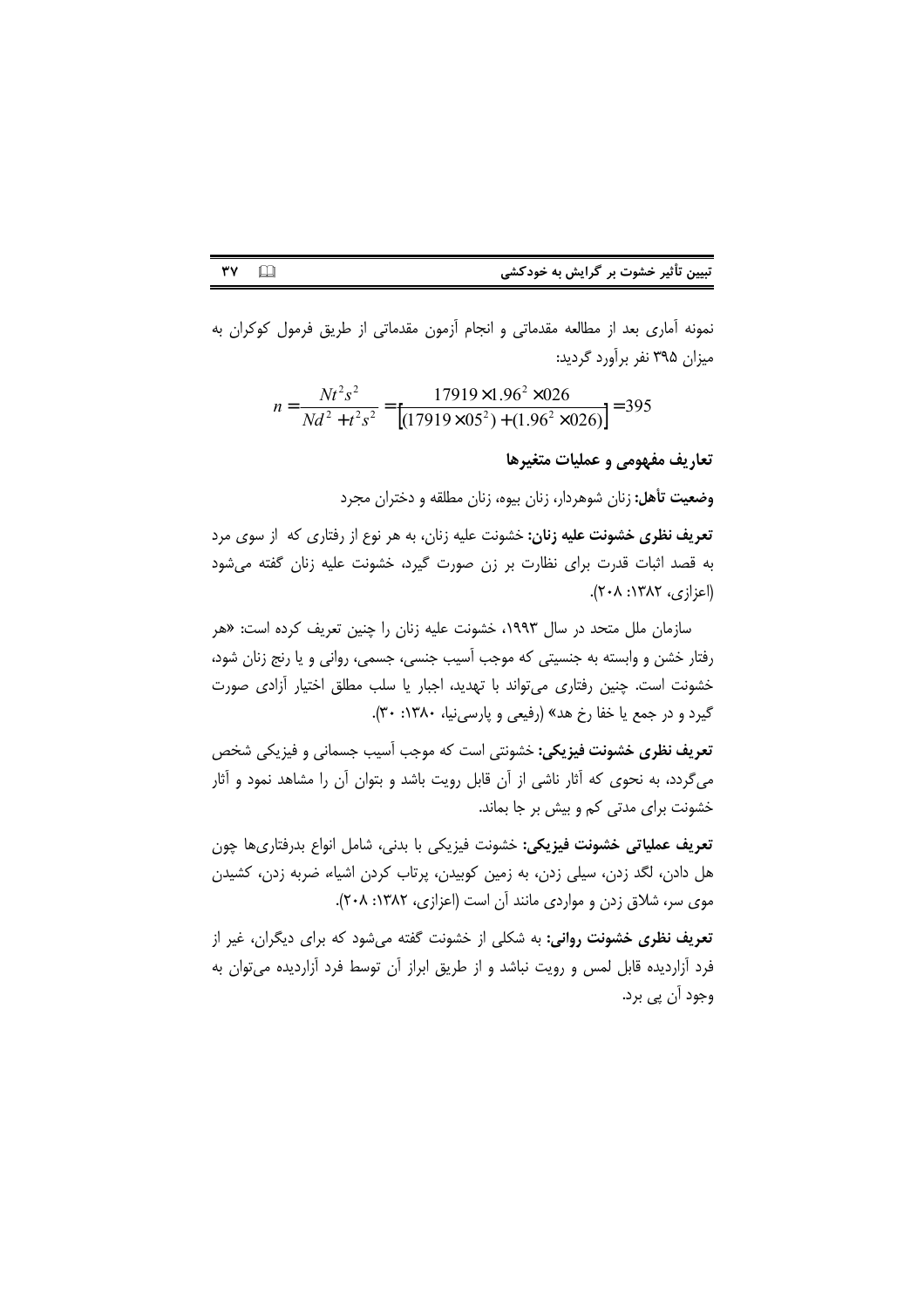#### نشریة دانشکدة علوم انسانی و اجتماعی دانشگاه تبریز شمارههای ۳۵-۳۴  $\square$  ۳۸

**تعریف عملیاتی خشونت روانی:** شامل عدم ابراز محبت، سختگیری در خرجی دادن، کنترل دائمی زنان، بدرفتاری کلامی و عاطفی مثل تمسخر در جمع، تحقیر وضعیت جسمانی و ظاهری، دشنام و ناسزاست که به از بین رفتن اعتماد به نفس و به هم خوردن تعادل روانی، پیدا شدن تصورت واهی و تمایل به خودکشی منجر میشود.

تعریف نظری گرایش و گرایش به خودکشی: «گرایش، نظامی از نیات و تمایلات (یا آمادگیهای ذهنی و جسمی) مبتنی بر اعتقادات و چهارچوبهایی (نگرشهایی) است و در موقعیتهای مقتضی به عمل منجر می شود (خراطیان، ۱۳۸۳: ۵). با عنایت به تعریف یاد شد، «گرایش به خودکشی» عبارت است از: میزانی از تمایلات و آمادگیهای ذهنی و جسمی زنان و دختران برای اقدام به خودکشی به هر نحو ممکن.

# تعریف عملیاتی گرایش به خودکشی

گرایش به خودکشی از طریق معرفهای «آمادگی فرد برای از بین بردن خود، صحبت مداوم و یا متناوب در مورد احتمال خودکشی کردن، پنداشتن خودکشی به عنوان رامحل کاهش آلام دنیوی، تلقی از خودکشی به عنوان عملی بهنجار در جامعه، خودکشی را به عنوان رامحل مقابله با مشکلات پنداشتن، تحسین افرادی که به هر عللی دست به خودكشي زدهاند، و علاقه فرد به فرار از تحمل سختي ها با كشتن خود ( Mikich Oney, 2006) سنجيده شده است.

# اعتبار و پايايي مقياس ها

در این تحقیق، برای جمع[وری دادهها و برخی اطلاعات لازم، از ابزار پرسشنامه استاندارد استفاده شده است. به این نحو که سوالات بیشتر به صورت پاسخ بسته و در قالب طیف لیکرت بوده است. برای سنجش اعتبار مقیاس مرتبط با گرایش به خودکشی، اعتبار محتوایی و بررسی پایایی گویههای مرتبط با آن، از ضریب آلفای کرونباخ استفاده گردید. نتايج حاصل نشان داد كه سازگاري دروني بين گويهها در حد قابل قبولي بوده است (جدول شماره ۲).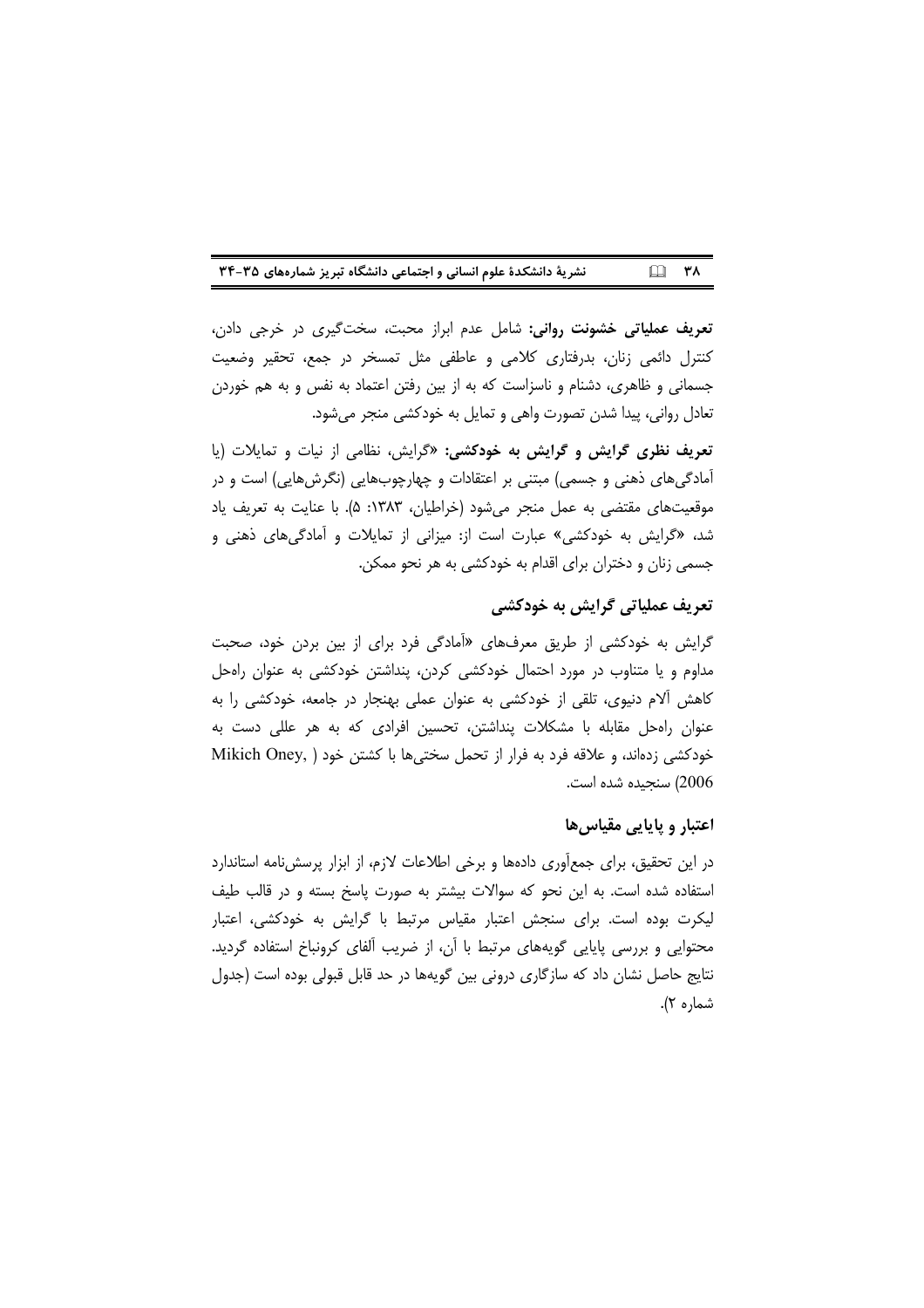| ضريب ألفاي كرونباخ | سازهها          |
|--------------------|-----------------|
|                    | گرایش به خودکشی |
|                    | خشونت رواني     |
|                    | خشونت فيزيكي    |
|                    | خشونت کل        |

جدول (۲) ضریب آلفای کرونباخ گویههای مرتبط با سازههای مورد بررسی

برای برآورد اعتبار سازهای` مرتبط با سازه خشونت، از تکنیک تحلیل عاملی ٍ بدین شرح استفاده شد:

الف) با استفاده از تکنیک مذکور، زیرمجموعههای مرتبط با یک بعد و تعداد عامل قابل قبول (جدول شماره ۳) با استفاده از روش شکل سنگریزه<sup>۳</sup> و مقادیر ویژه<sup>۴</sup> (نمودار شماره ۱) نیز مشخص گشته است. معنیداری شاخص مجذور کای برای آزمون کرویت بارتلت<sup>۵</sup> (Sig=/۰۰۰) و شاخص کفات نمونه برداری (۱۸۵=Kmo) ؒ، نشان می دهد که ایده تحلیل عاملی، برای گویههای مورد نظر، ایده مطلوبی بوده و تعداد نمونه انتخاب شده برای انجام تحليل عاملي، كافي است (جدول شماره ٣)؛

ب) همان گونه که در جدول شماره ۳ مشاهده میشود، بیشتر میزان های اشتراک، بالاتر از ۵۰/. است که بیانگر توانایی عاملهای تعیین شد در تبیین واریانس متغیرهای مورد مطالعه است؛

ج) نتیجه نهایی اینکه تعداد ابعاد قابل قبول برای سازه خشونت، دو عامل خشونت فیزیکی و خشونت روانی تشخیص داده شد که این عوامل در مجموع توانستند ۷۰/۴۸ درصد از کل واریانس متغیرها را تبیین نمایند (جداول شماره ۳ و ۴).

٣٩

 $\Box$ 

- 5- Bartlett's Test of Sphericity
- 6- Kaiser-Meyer-Olkin

<sup>1-</sup> Construct Validity

<sup>2-</sup> Factor Analysis

<sup>3-</sup> Scree plot

<sup>4-</sup> Eigen value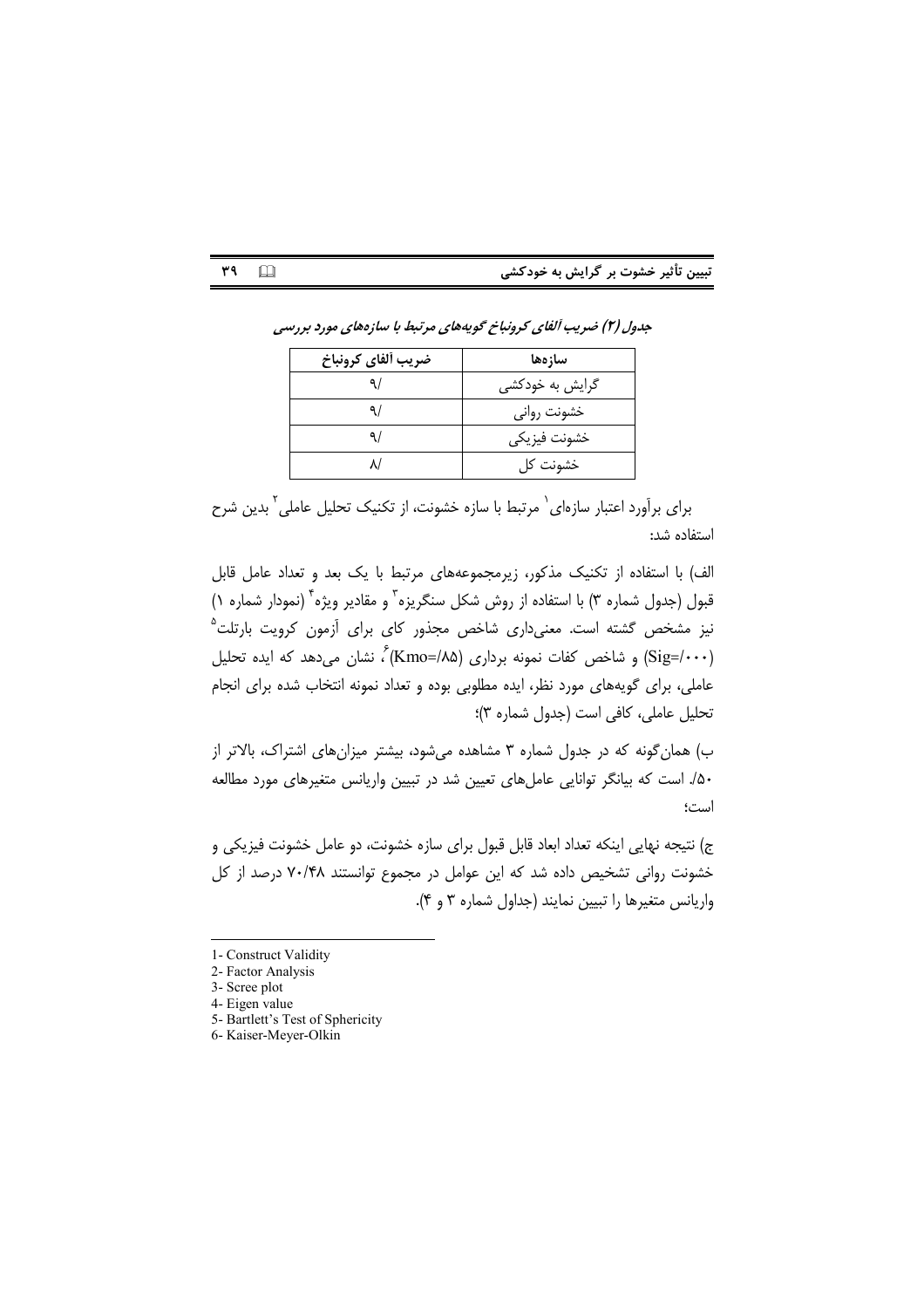



نمودار (۱) نمودار سنگریزه مربوط به تعداد عاملها

| بار عاملی              | سوال |              | بار عاملی                           | سوال                      |             |
|------------------------|------|--------------|-------------------------------------|---------------------------|-------------|
| $/ \lambda V \Delta$   |      |              | $/ \Lambda \Upsilon$ 9              |                           |             |
| $/\lambda \Delta$ .    | ۲    |              | $/\lambda$                          | ۲                         |             |
| $\Lambda$ ۴۸           | ٣    |              | /YYA                                | ٣                         |             |
| $/ \Lambda \Upsilon$ 9 | ۴    |              | $/ \gamma$ .                        | ۴                         |             |
| 1515                   | ۵    |              | /YY9                                | ۵                         |             |
|                        |      | خشونت فيزيكي | / Y Y Y                             | ۶                         | خشونت روانى |
|                        |      |              | 159.                                | ٧                         |             |
|                        |      |              | /3M                                 | Υ                         |             |
|                        |      |              | ٦۶۶۶                                | ٩                         |             |
|                        |      |              | 1548                                | ١.                        |             |
|                        |      |              | $\Delta Y$                          | $\backslash$ $\backslash$ |             |
|                        |      |              | $/\mathfrak{r} \wedge \mathfrak{q}$ | ۱٢                        |             |

جدول (۳) بارهای عاملی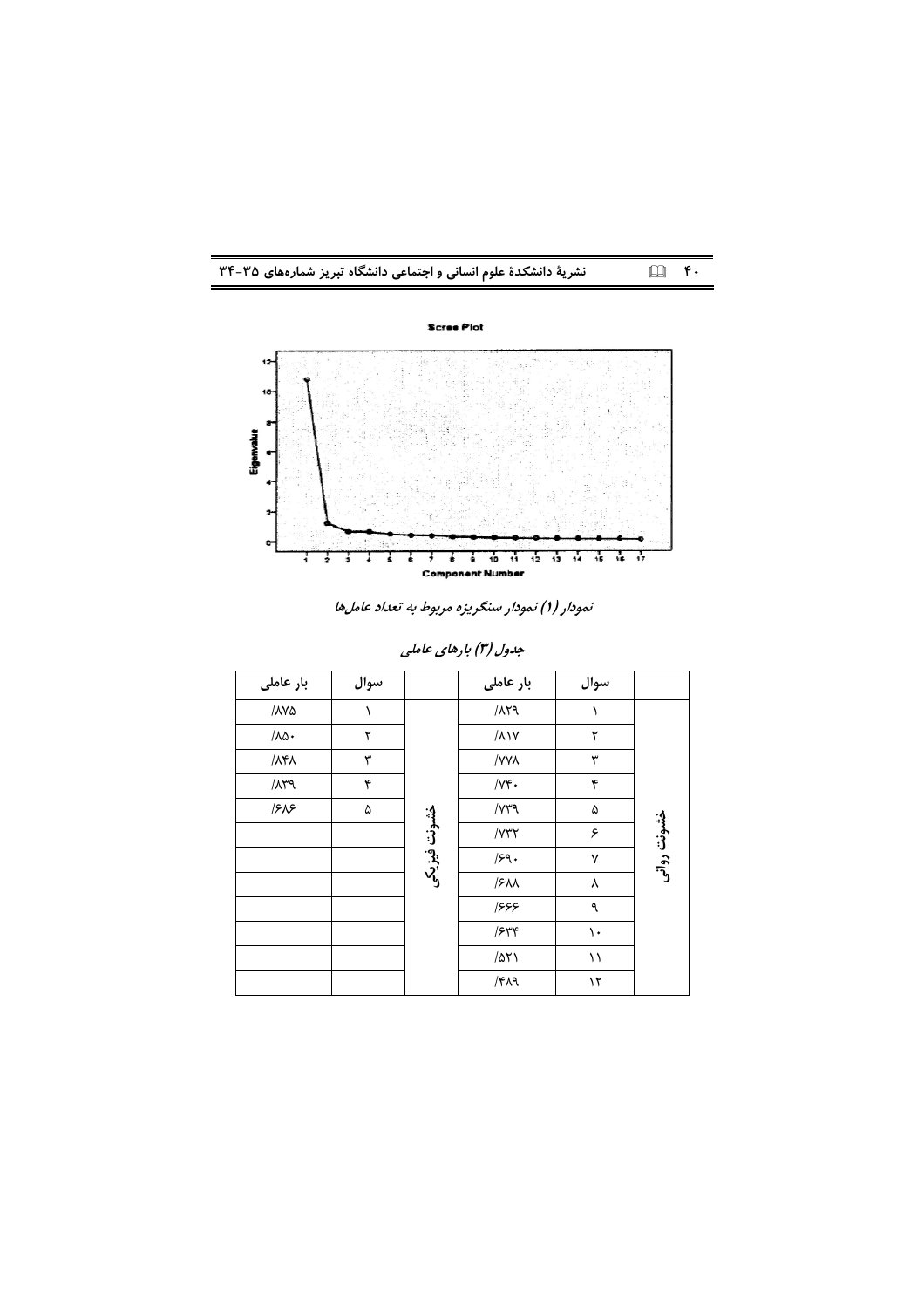| ميزان اشتراك                                           | سوال                |              | ميزان اشتراك                     | سوال |             |
|--------------------------------------------------------|---------------------|--------------|----------------------------------|------|-------------|
| $/Y \cdot Y$                                           |                     |              | 1577                             | Λ    |             |
| $/ \lambda Y$                                          | ۲                   |              | 1800                             | ٢    |             |
| $\Lambda$ Y                                            | ۳                   |              | $/$ ۴۲۳                          | ٣    |             |
| $/ \lambda r \lambda$                                  | ۴                   |              | /YY                              | ۴    |             |
| $/\lambda \cdot 9$                                     | ۵                   |              | /۷۶۸                             | ۵    |             |
| <b>TA/AA</b>                                           | درصد واريانس تبييني |              | /Y                               | ۶    |             |
|                                                        | خشونت رواني         | خشونت فيزيكر | $/ \gamma \gamma$                | ٧    | خشونت روانى |
| $\Upsilon\setminus\bigl\lvert\mathfrak{P}\bigr\rangle$ | درصد واريانس تبييني |              | YF                               | ٨    |             |
|                                                        | خشونت فيزيكي        |              |                                  |      |             |
| $V \cdot / f \Lambda$                                  | درصد تجمعي واريانس  |              | /YY                              | ٩    |             |
|                                                        | تبييني              |              | 1591                             | ١.   |             |
|                                                        |                     |              | $/$ ۴۸۳                          | ۱۱   |             |
|                                                        |                     |              | $/\mathfrak{r}\cdot\mathfrak{r}$ | ۱۲   |             |

جدول (۴) آمارههای مرتبط با تحلیل عاملی

 $f_1$ 

 $\Box$ 

همچنین در این بررسی براساس سطح سنجش متغیرها، از روشهای توصیفی یک متغیره (درصد توزیع فراوانیها، میانگین، انحراف معیار و…) و چندمتغیره (رگرسیون و تحایل مسیر) استفاده شده است. همچنین، دادهها با استفاده از نرمافزار SPSS و LISREL تجزیه و تحليل شده است.

### يافتههاى تحقيق

### گرایش خودکشی

از مجموع ۳۹۵ پاسخگو، ۲۶/۳ درصد اعلام داشتهاند که تا به حال در مورد راههای خودکشی فکر کرده، ۲۰ درصد آنان گفتهاند تا به حال با کسی در میان گذاشتهانـد که می خواهند خود را بکشند و ۱۹/۳ درصد اقرار کردهاند که تاکنون یک بار به خودکشی مبادرت كردهاند.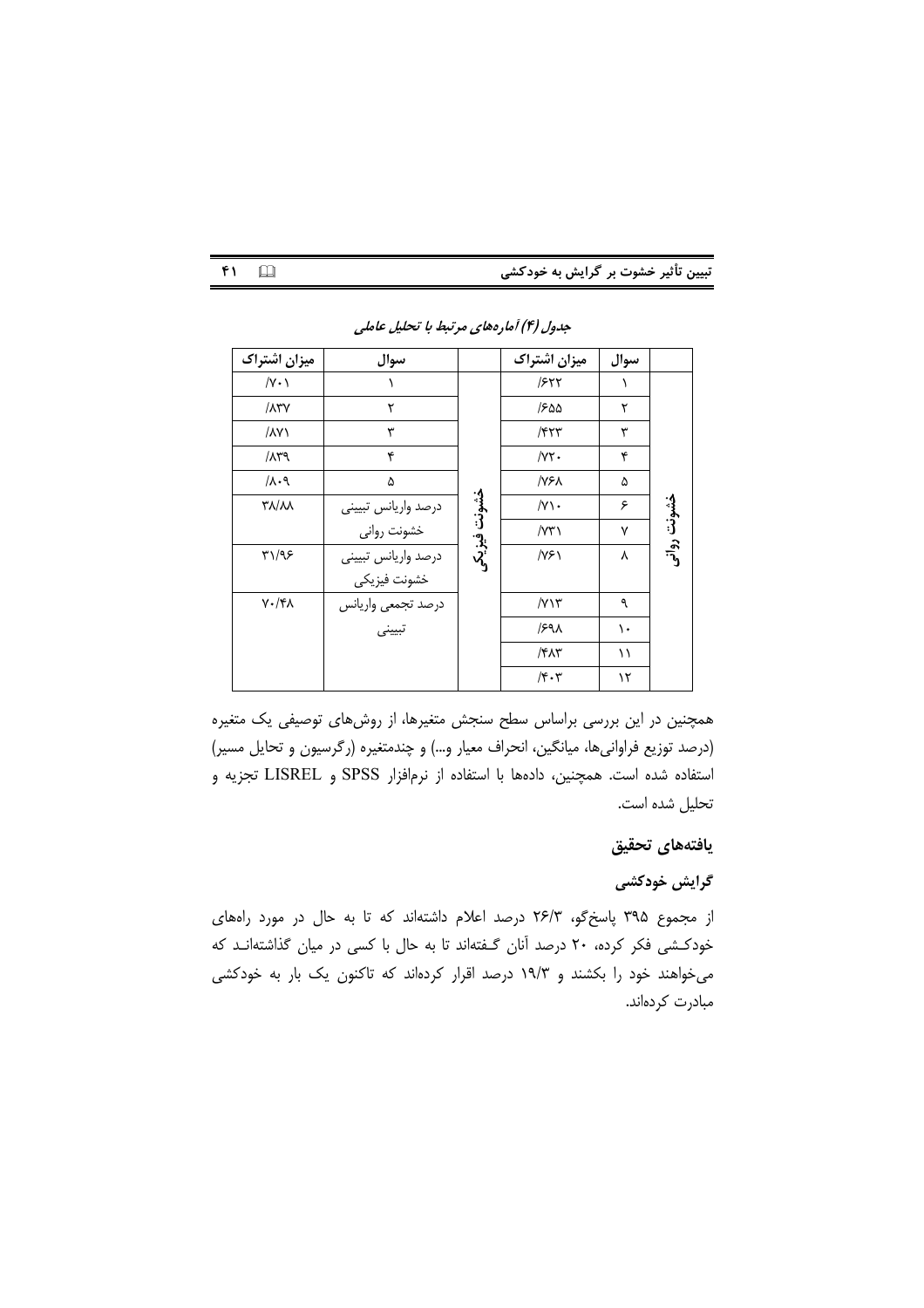#### $\mathbb{Z}$  fr نشریهٔ دانشکدهٔ علوم انسانی و اجتماعی دانشگاه تبریز شمارههای ۳۵-۳۴

۲۶/۸ درصد از پاسخ گویان معتقد بودند که زندگی آنان به وسیله خودکشی پایان خواهد پذیرفت ۳۳/۴ درصد نیز معتقد بودند که زندگی ارزش زنده ماندن ندارد و ۳۳/۶ درصد؛ به این امر باور داشتند که «زندگی آن قدر بد است که احساس می کنند دوست دارند بمیرند».

٢٨/٩ درصد از افراد مورد مطالعه، احساس مي كنند كه رامحل مشكلات، پايان دادن به زندگی است و ۲۳/۸٪ آنان بر این باورند که در برخی شرایط، تنها رامحل منطقی اقدام به خودکشی است و ۱۹/۷ درصد از پاسخ گویان خودکشی را رفتاری عادی می دانند.

۲۳/۴ درصد ازافراد نمونه آماری، با داشتن کلینیکهایی برای اقدام به خودکشی موافق بودەاند.

٣١/٩ درصد معتقد بودهاند كه با خودكشى، آلام دنيوى شان خاتمه خواهد يافت و ٢٣ درصد از آنان اعلام داشتهاند که اگر بمیرم، وضع همه بهتر خواهد شد و ۱۹/۷٪ از افراد جامعه مورد مطالعه مطرح کردهاند که عاقبت خود را خواهند کشت؛ حتی در حالت شدیدتر، ۳۴/۹ درصد خود را به هر نحوی برای مردن آماده کردهاند؛ چرا که خود را مستحق زنده ماندن ندانستهاند (۲۳/۱ درصد).

۵۲/۴ درصد از پاسخ گویان معتقدند که «زمینه خودکشی در آنها معیار است» و نمی توان بیش از این در مقابل مشکلات تحمل آورد (۲۸/۹ درصد). بنابراین، همچنان که از جدول شماره (۵) برمیآید، میانگین گرایش به خودکشی در افراد مورد مطالعه، ۵۹/۸۸ با انحراف استاندارد ۱۶/۴۵ و حداقل ۱۹ و حداکثر به دست آمده است و دامنه تغییرات ۵۷ است این نتایج نشان می دهد که حدود ۳۰ درصد زنان و دختران مورد مطالعه گرایش به خودکشی داشتهاند.

| دامنه<br>تغييرات | بيشينه | كمينه     | ضريب<br>تجى | انحراف<br>استاندار د | ميانگين      | تعداد        | متغير            |
|------------------|--------|-----------|-------------|----------------------|--------------|--------------|------------------|
| ۵۷               | ٧۶     | $\sim$ 0. | ۰۸          | ۱۶/۴۶                | <b>AA/AA</b> | <b>WQ YC</b> | گرایش های خودکشی |

جدول (۵) توزیع آمارههای پراکندگی متغیر «گرایش به خودکشی»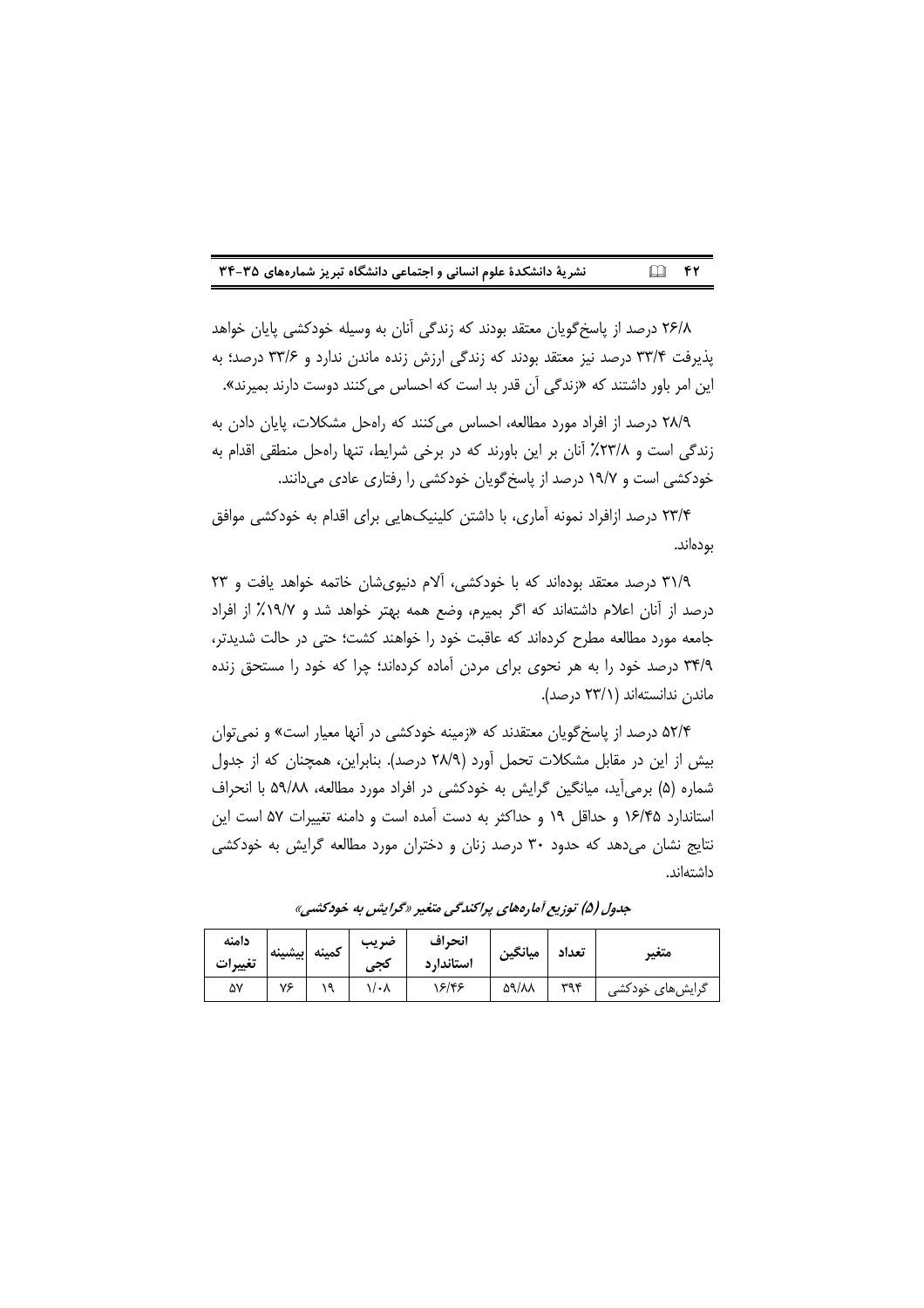۴۳



#### خشونت رواني

۳۴/۲ درصد از زنان و دختـران مورد مـطالعه اعلام داشتهاند که در خانواده بر سرشان داد می کشند و ۳۷ درصد از آنان مطرح کردهانـد که در خانـوادهها به عواطفشان بی توجهی می شود.

از بین پاسخگویان، ۲۶/۹ درصد مدعی شدهاند که با آنها در خانواده همانند برده رفتار میشود. همچنین، ۳۷/۴ درصد از آنان معتقد شدهاند که توسط مردان از قیافه و ظاهر آنها ایراد گرفته می شود.

۲۹/۴ درصد پاسخگویان اعلام داشتهاند که در حضور دیگران در خانواده تمسخر و تحـقیر مـی شوند و ۲۶ ۲۴ درصد از آنان عنوان کردهانـد که توسط مردان در خانه حبس می گردند و ۲۸/۱ درصد گفتهاند که در خانوادههایشان از سوی مردان توهین می شوند.

۳۷/۲ درصد از افراد جامعه مورد مطالعه اعلام داشتهاند که از خصوصیات اخلاقی شان توسط مردان خانواده ایراد گرفته می شود و ۲۹/۱ درصد ذکر کردهاند که دشنام و ناسزا به زنان و دختران توسط مردان امری شایع و عادی است.

از بین پاسخ گویان جامعه آماری ۱ درصد آنان گفتهاند که توسط مردان بهانه گیری هایی از آنان به عمل می آید و ۳۲/۴ درصد بی محبتی مردان و ۳۵/۹ درصد مخالفت مردان با اشتغال زنان را مطرح کردهاند. همچنان که در جدول شماره (۶) نشان داده شده است، میانگین خشونت روانی در بین افراد مورد مطالعه از جامعه آماری، ۵۰/۶۵ با انحراف استاندارد ۱۴/۷۲ با حداقل ۱۷ و حداکثر ۶۸ به دست آمده است و دامنه تغیرات ۵۰ است.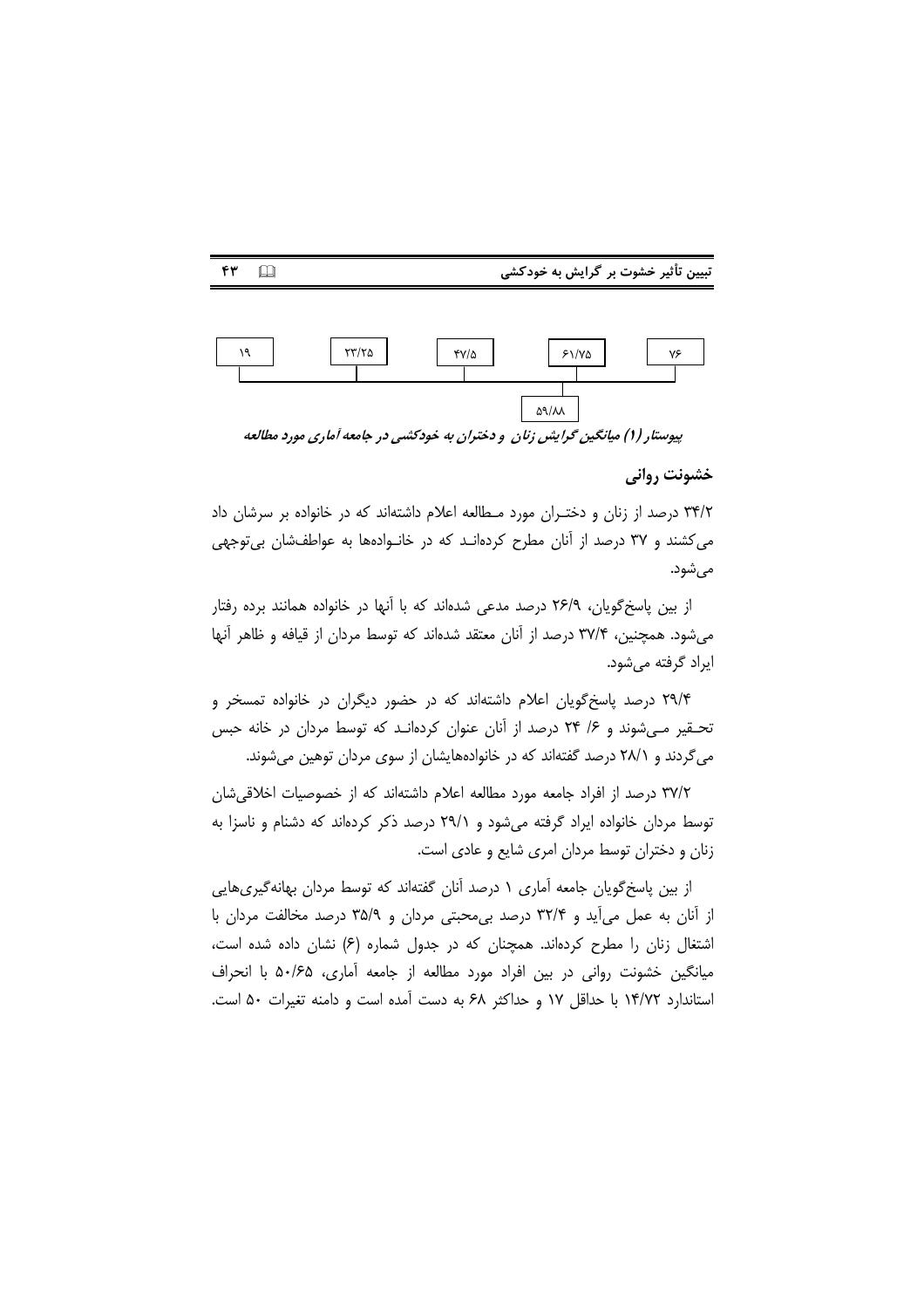$\Box$  FF نشریهٔ دانشکدهٔ علوم انسانی و اجتماعی دانشگاه تبریز شمارههای ۳۵-۳۴

نتایج یاد شده نشان میدهد میزان خشونت روانی اعمال شده در جامعه آماری مورد مطالعه در حدود ۳۰ درصد است.

| دامنه<br>تغييرات | إبيشينه | كمينه     | صريب<br>حجى | انحراف<br>استاندا, د | ميانگين | تعداد       | متعير   |
|------------------|---------|-----------|-------------|----------------------|---------|-------------|---------|
| ۵۰               | ç٧      | $\sqrt{}$ | /v۲         | 15/12                | 55/65   | <b>Wave</b> | خشونت , |

جدول (۶) توزیع پراکندگی متغیر «خشونت روانی»

## خشونت فيزيكي

۲۹/۹ درصد از افراد جامعه آماری مورد مطالعه، هنگام عصبانیت مردان در خانواده، هدف پرتاب اشیاء قرار می گیرند. ۲۷/۱ درصد آنان سیلی و ۲۳/۵ آنها مشت و لگد می خورند، ۲۵/۴ درصد آنان کتککاری و ۲۲/۵ درصدشان هل داده میشوند و به زمین میخورند. همچنان که از جدول شماره (۷) برمی آید، میانگین خشونت فیزیکی در بین افراد مورد مطالعه از جامعه آماری، ۱۵/۶۲ با انحراف استاندارد ۴/۸۸ با حداقل و حداکثر به دست آمده است و دامنه تغییرات ۱۵ است. میزان خشونت فیزیکی اعمال شده بر زنان و دختران حدود ٢٧درصد بوده است.

جدول (٧) توزیع پراکندگی متغیر «خشونت فیزیکی»

| دامنه   | إبيشينه | كمينه | ضريب                  | انحراف             | ميانگين | تعداد | متعير        |
|---------|---------|-------|-----------------------|--------------------|---------|-------|--------------|
| تغييرات |         |       | كجى                   | استاندا, د         |         |       |              |
| ۱۵      |         | ω     | $1/\cdot \cdot \cdot$ | $f/\lambda\lambda$ | ۱۵/۵۳   | ۳۹۵   | خشونت فيزيكى |

### خشونت كل

همچنان که از جدول شماره (۸) برمیآید، میانگین خشونت کل در بین افراد مورد مطالعه جامعه آماري، ۶۶/۲۸ با انحراف استاندارد ۱۹/۲۳ با حداقل ۲۲ و حداکثر ۸۸ به دست آمده است و دامنه تغییرات ۶۶ است. مجموع خشونت کل (فیزیکی و روانی) در جامعه آماری مورد مطالعه در حدود ۳۰ درصد بوده است. در مجموع، نتایج حاصله نشان می دهد که خشونت روانی اندکی بیش از خشونت فیزیکی بوده است.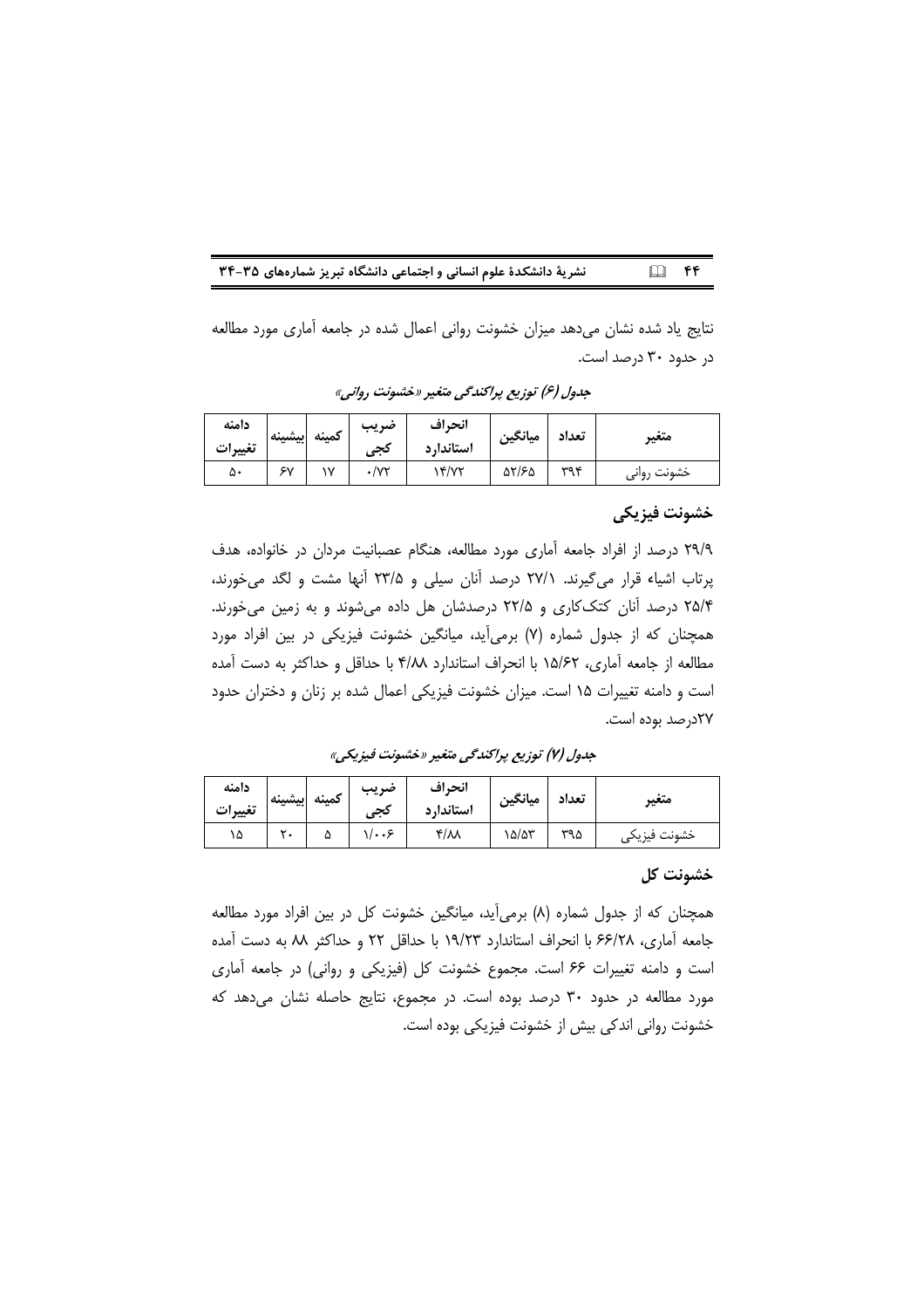

جدول شماره (۸) توزیع پراکندگی متغیر «خشونت کل» (روانی-فیزیکی)

۴۵

 $\Box$ 



پیوستار (۲) میانگین خشونت کل اعمال شده در جامعه آماری مورد مطالعه

وضعيت تأهل و گرايش به خودكشي

طبق تحقیق به عمل آمده، متوسط گرایش به خودکشی در میان زنان مجرد ۶۰/۳۱ در میان زنان متأهل ۶۰/۳۷ و در بین زنان مطلقه ۵۰٪ به دست آمده است. چون وضعیت ازدواج یک متغیر کیفی چند حالته و گرایش به خودکشی، یک متغیر کمی است، لذا از آزمون F استفاده شده است. در این آزمون با در نظر گرفتن میزان کمیت F=۲/۳۴۷) F سطح معناداری (Sig=۰/۹۷)، نتیجه گرفته شد که هر چند میانگین گرایش به خودکشی در بین زنان مطلقه اندکی بیش از سایر گـروهها بوده است، اما این تـفاوت به لحاظ آماری معنى دار نبوده است.

خشونت روانی، خشونت فیزیکی و گرایش زنان و دختران به خودکشی

برای تعیین ارتباط بین دو متغیر خشونت فیزیکی و گرایش به خودکشی از آزمون پیرسون استفاده شد. با در نظر گرفتن همبستگی بین این دو متغیر (۷۸۸/) و سطح معنیداری حاصله (Sig=۰/۰۰۰)، فرضیه مورد نظر تأیید گردید؛ یعنی هر چه بر میزان خشونت فیزیکی علیه زنان و دختران افزوده گردد، به همان اندازه بر میزان گرایش آنان به خودکشی افزوده خواهد شد و برعکس.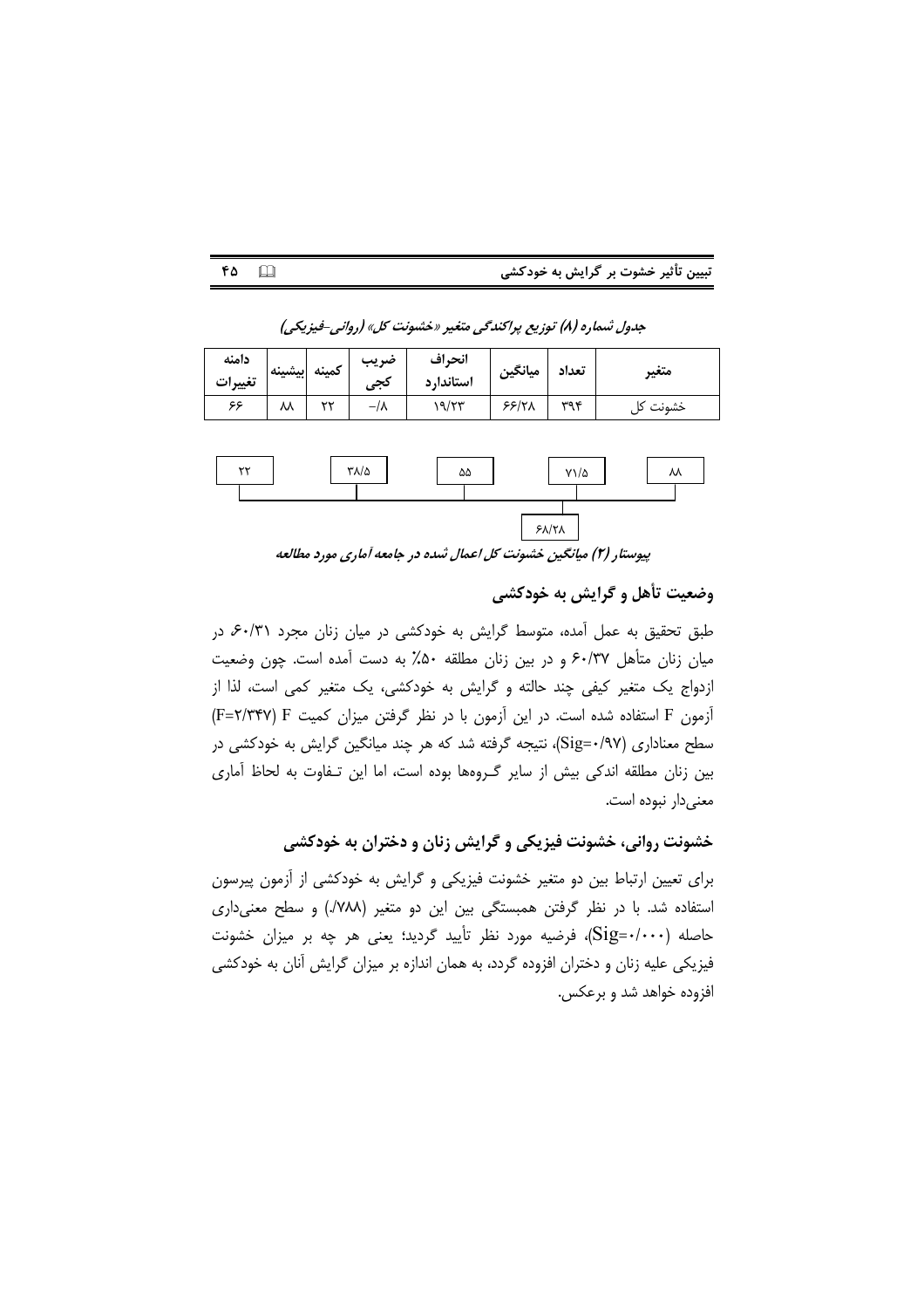|  |  | نشریهٔ دانشکدهٔ علوم انسانی و اجتماعی دانشگاه تبریز شمارههای ۳۵-۳۴ | $\Box$ FS |
|--|--|--------------------------------------------------------------------|-----------|
|--|--|--------------------------------------------------------------------|-----------|

همچنین برای تعیین ارتباط بین دو متغیر روانی و گرایش به خودکشی نیز از آزمون پیرسون استفاده شد که در آن، شدت همبستگی بین این دو متغیر، ۷۹۶/ با سطح معنیداری قابل قبول (Sig=۰/۰۰۰)، حاصل آمد. بنابراین، فرضیهمورد نظر تأیید می¢ردد؛ به این نحو که هر چقدر بر میزان خشونت روانی علیه زنان افزوده گردد، به همان میزان گرایش زنان و دختران به خودکشی بیشتر خواهد بود. عکس این قضیه هم درست است.

براساس مندرج در جدول شماره (٩)، بين خشونت كل و گرايش زنان و دختران به خودکشی رابطه معنی داری وجود دارد (شدت همبستگی ۸۰۹/. و Sig=۰/۰۰۰). نکته قبل توجه این است که شدت همبستگی بین انواع خشونت یاد شده با گرایش زنان به خودکشی در حد بالایی است. این امر نشان میدهد که متغیرهای خشونت فیزیکی و خشونت روانی می توانند پیش بینی کنندههای خوبی بر میزان گرایش زنان و دختران به خودکشی تلقی گر دند.

جدول (۹) رابطه بین خشونت فیزیکی و گرایش به خودکشی با استفاده از آزمون پیرسون

| تعداد | ' نوع ازمون  سطح معنیداری  شدت همبستگی |             |          | متغيرها                      |
|-------|----------------------------------------|-------------|----------|------------------------------|
| ۳۹۲   | /Υλλ                                   | <b>.</b>    | I پيرسون | خشونت فیزیکی–گرایش به خودکشی |
| ۳۹۱   | /۷۶۹                                   | l           | r پيرسون | خشونت رواني–گرايش به خودكشي  |
| ۳۱۹   | ۸۰۹/                                   | <b>/***</b> | I پیرسون | خشونت کل–گرایش به خودکشی     |

رگرسیون چندمتغیره و تحلیل مسیر

هدف از تحلیل رگرسیونی، مشخص نمودن میزان تأثیر متغیرهای مستقل مورد بررسی، در تبیین و پیش بینی تغییرات متغیر وابسته است. براساس نتایج حاصل شده می توان گفت که متغیر وابسته (گرایش به خودکشی)، بیشتر متأثر از متغیر «خشونت روانی» است. به عبارتی در گرایش به خودکشی، متغیر خشونت روانی بالاترین تأثیر و متغیر خشونت فیزیکی کمترین تأثیر را داشته است. نتیجه کلی از این سنجش چندمتغیره این است که رابطه بین متغیرهای مستقل و وابسته، ضمن اینکه تأیید شده، خطی نیز است و ضریب تبیین تصحیح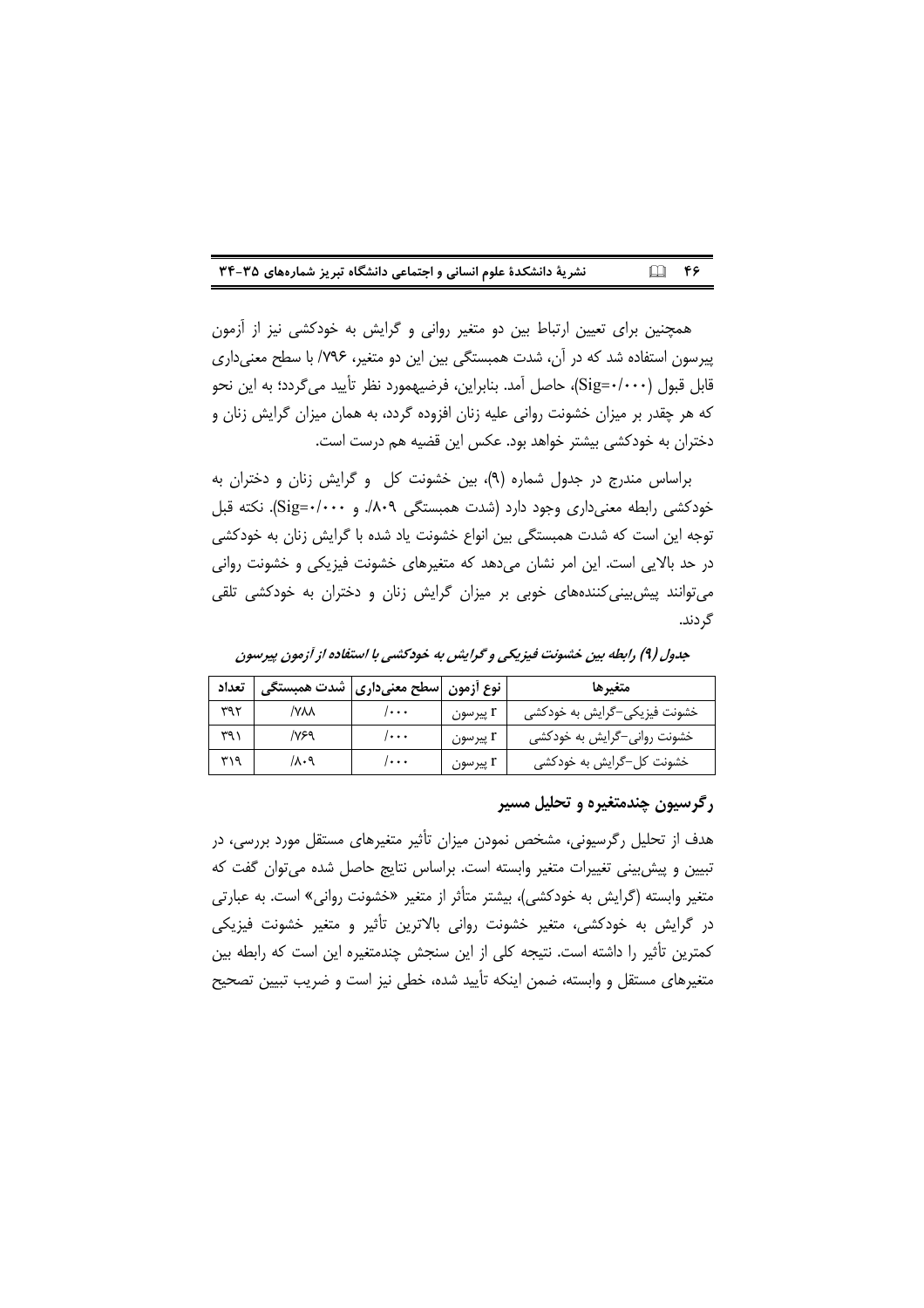| تبیین تأثیر خشوت بر گرایش به خودکشی |  |  |
|-------------------------------------|--|--|
|-------------------------------------|--|--|

شده نشان میدهد که ۱۶۶۰ تغییرات بین مشاهدات، به وسیله مدل رگرسیون خطی، شامل متغیرهای مستقل، تبیین شده است.

 $YV$   $\Box$ 

| سطح معنیداری                                          | كمىت T |                          | ىتا  | متغيرها       |                                                                                       |  |
|-------------------------------------------------------|--------|--------------------------|------|---------------|---------------------------------------------------------------------------------------|--|
| <b>/</b>                                              |        | 9/8V                     |      | ۱۴۵           | خشونت روانى                                                                           |  |
| $/ \cdot \cdot \cdot$                                 |        | $\lambda/\Delta\Upsilon$ |      | $\mathcal{N}$ | خشونت فيزيكي                                                                          |  |
|                                                       |        |                          |      |               | ضريب همبستگي چندگانه  ضريب تبيين   ضريب تبيين خاصل  اشتباه معيار برأورد  دوربين واتسن |  |
| $\sqrt{x}$                                            | ۹/۴۹   |                          | ۱۶۶۸ |               | ۸۱                                                                                    |  |
| $F = r^q \cdot \text{var } Sig = / \cdot \cdot \cdot$ |        |                          |      |               |                                                                                       |  |

جدول (۱۰) متغیرهای مانده در مدل رگرسیونی

همپنین براساس تحلیل مسیر صورت گرفته، اثر مستقیم خشونت فیزیکی بر گرایش زنان و دختران به خودکشی ۴۱ درصد بوده و متغیر مذکور از طریق متغیر خشونت روانی به میزان ۳۳/ و در مجموع ۷۴ درصد گرایش زنان و دختران به خودکش تأثیر داشته است.

| 1 ژن<br>كل | اثر غيرمستقيم | اثر مستقيم | متغيرها      |
|------------|---------------|------------|--------------|
| /v۴        | سرس           | $\cdot$    | خشونت فيزيكي |
| ۲۵/۰       |               | ۲۵-۱.      | خشونت روانى  |

جدول ( 1 ) تعیین میزان اثرات مستقیم و غیرمستقیم متغیرهای مستقل بر متغیر وابسته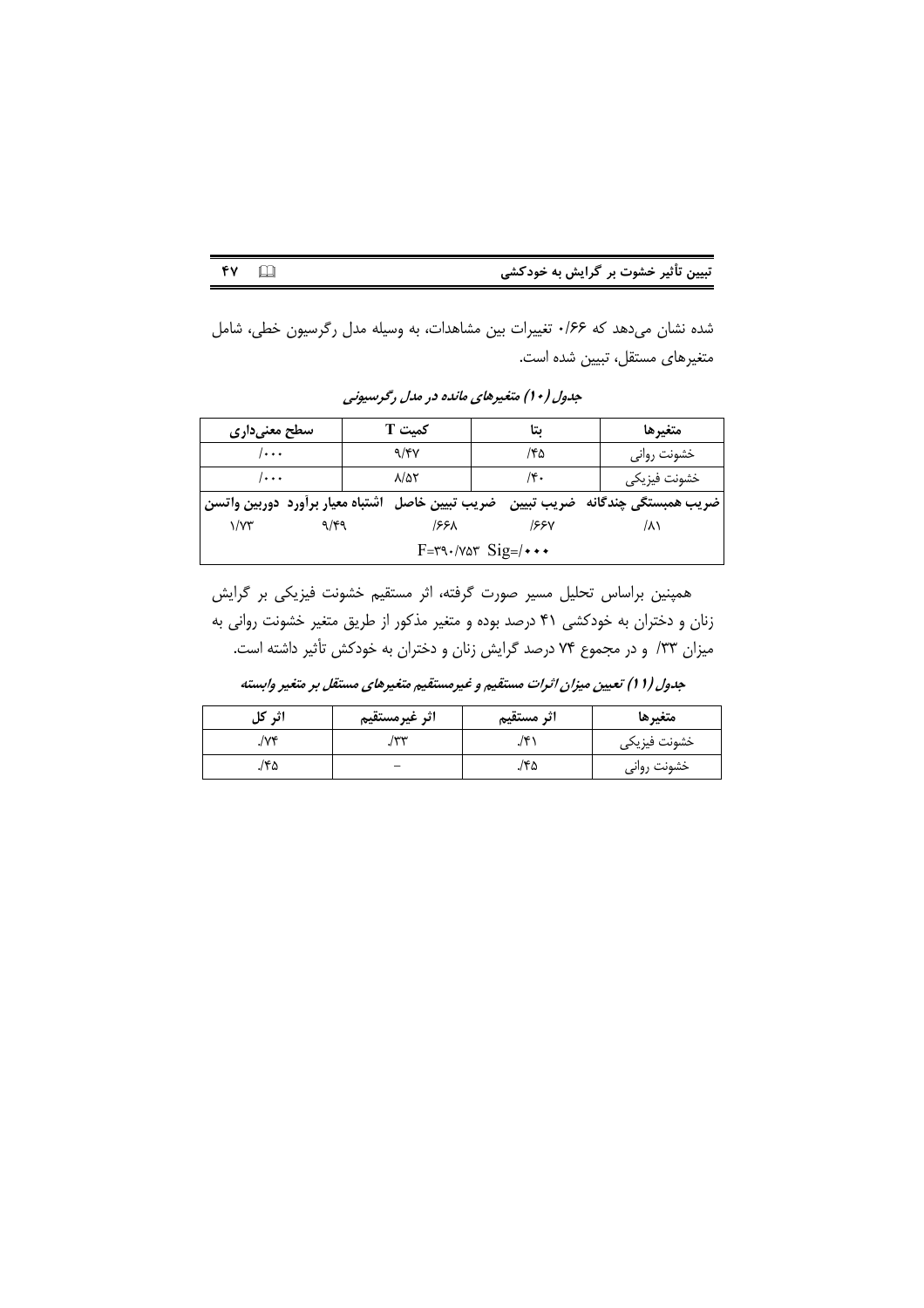



مدل (۲) بررسی آثار مستقیم، غیرمستقیم و کل متغیرهای مستقل بر وابسته

#### بحث و نتیجهگیری

تبیین موضوع خودکشی از پیچیدگی خاصی برخوردار است؛ چرا که شواهد نشان میدهد عوامل اجتماعی و فرهنگی مختلفی بر آن دخیل هستند. به عنوان مثال، همان طوری که دیکسترا کرخوف<sup>٬</sup> معتقد است «جامعه و فرهنگ می¤واند بر تمایل افراد به سوی خودکشی و اقدام به آن تأثیر داشته باشد. جامعهشناسان همیشه گرایشها را در بالاترین رده اهمیت قرار دادهاند؛ چرا که معتقدند: «گرایشها در نهایت می توانند به عمل منتهی گردند». سیمیلارلی و نیلمن<sup>۲</sup> میگویند: «اغلب گرایشها به سوی پذیرش خودکشی میانجامد». جنرونیسینگ<sup>۳</sup> نیز معتقد است: «بین نگرشهای فردی و میزان خودکشی رابطهای وجود دارد». بنابراین از منظر وی، نگرشها و گرایشها برای تبیین رفتارهای آینده خیلی مهم هستند (Anderson, 2007: 9). آنچه در این تحقیق مدنظر قرار گرفت بررسی میزان گـرایش زنان و دخـتران به خودکشی و تأثـیر خشونت بر آنها بوده است. در بین انواع

- 1- Diekstr & Kerkhof
- 2- Similarly & Neeleman
- 3- Jenner & Niesing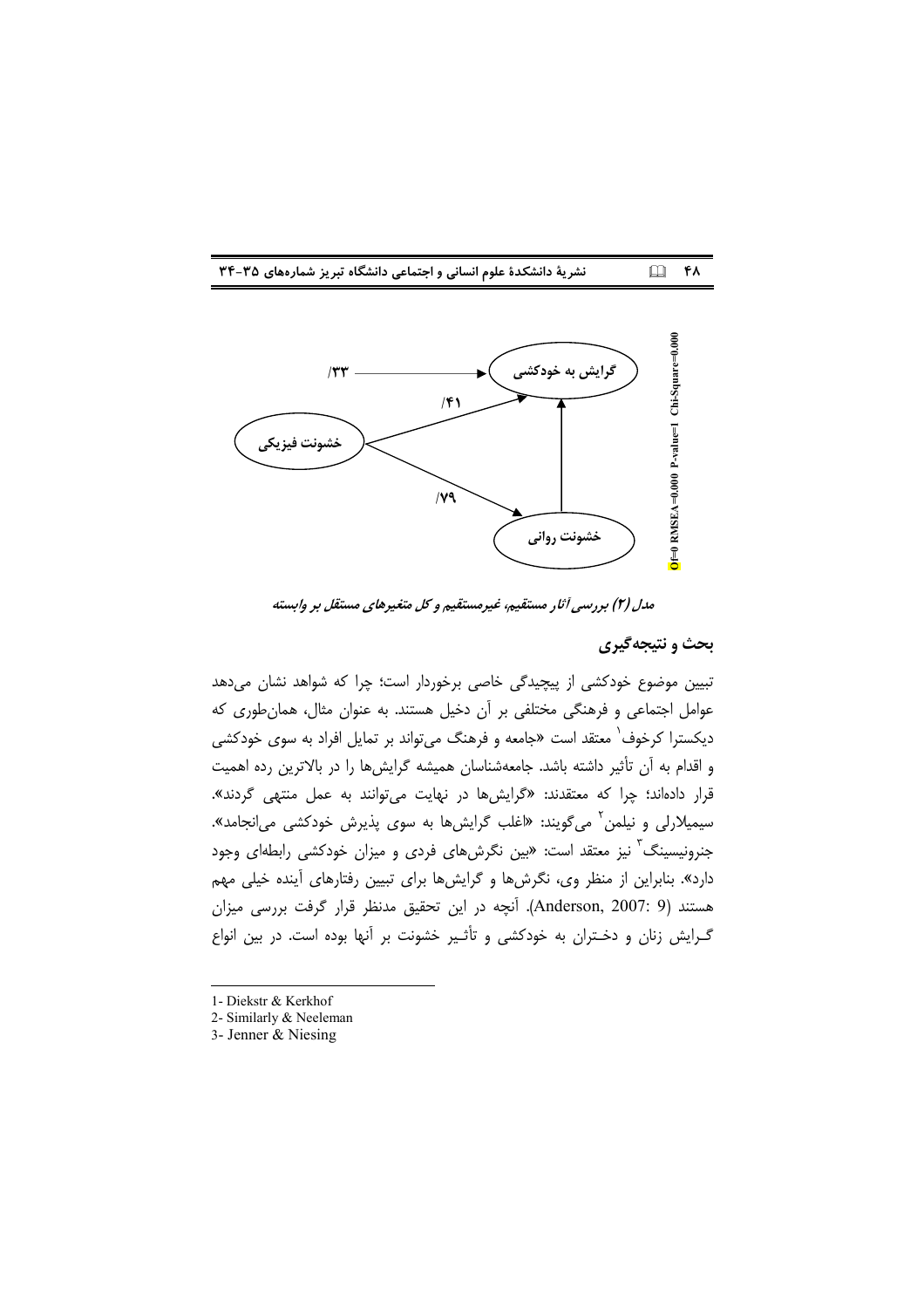|  |  |  | تبیین تأثیر خشوت بر گرایش به خودکشی |
|--|--|--|-------------------------------------|
|--|--|--|-------------------------------------|

۴۹  $\Box$ 

خشونتها آنچه بیش از سایر موارد، ذهن اندیشمندن را به خود مشغول داشته است، خشونت علیه زنان در خانوادههاست. مصادیق خشونت علیه زن که در اعلامیه سازمان ملل (یونسکو، ۱۹۴۴) آمده است، عبارت است از خشونت جسمانی و روانی که در خانوادهها بر زنان اعمال میشود؛ نظیر: کتک زدن، تجاوز جنسی به دختران در خانه، تهدید، ارعاب و تحقیر در محیطهای تحصیلی و کاری و… (نوابی نژاد، ۱۳۸۵: ۱۶۵ و ۱۶۴).

خانه، مكانى است كه بايستى محل عشق و عاطفه و صميميت و بالندگى اعضاى خانواده باشد. اما، گاهی تحت شرایط مختلفی از جمله خشونت از سوی شوهران بر زنان و دختران، تبدیل به عرصه نامطلوب اجتماعی می شود که تبعات آن، نارسایی های عمدهای را از حیث اجتماع، فرهنگ و … بر جای میگذارد. آمارههای توصیفی مربوط به افراد مورد مطالعه، نشان داد که، بیشترین عامل در گرایش زنان و دختران به خودکشی، خشونت روانی علیه آنان در وهله اول و خشونت فیزیکی و روانی از طرف مردان قرار می گیرند که حاصل آن می تواند انواع فشارهای روحی و صدمههای جسمانی را به آنان وارد آورد.

جامعه حال حاضر، تغییرات عدیدهای را به خود دیده و در فرایند جهانی شدن و در عصر امروزین، شکاف فزاینده دانش و أگاهی بین مردان و زنان نسبت به گذشته، به حداقل رسیده است. با عنایت به اینکه انسان امروزین عمدتاً از طریق دانش و آگاهی، به کنشی دست می یازد، طرح این نکته نیز دور از ذهن نیست که در جامعه پدرسالار به چالش کشیده شده جامعه خودی، مقاومتهایی را از سوی زنان در مقابل هر گونه اعمال ناهنجار شوهرانشان شاهد باشیم. حال قضیه این است که از یک طرف ته نشستهای ذهنی پدرسالاری در جامعه مورد مطالعه وجود دارد که در نوع و نحوه برخورد مردان با زنان هنوز هم تأثیر گذار است و از طرف دیگر ته نشستهای بیداری و مقاومت در مقابل هر گونه اعمال خلاف انسانی در ذهن زنان و دختران نیز متبلور شده است. اینجاست که قضیه، ابعاد پیچیده و خاصی می یابد. یعنی به هر حال مردان درصدد اعمال قدرتند و زنان درصدد مقاومت و رهایی از چنین سلطههایی. پس طبیعی است که در این میان، زنان دنبال رهایی از چنین مشکلاتی خواهند بود و اگر راهی را برای نجات خویش نیابند سعی خواهند کرد که خود را به انحای مختلف از بین ببرند. محتوای نظریات فروید و منینگر و نتایج تحقیقات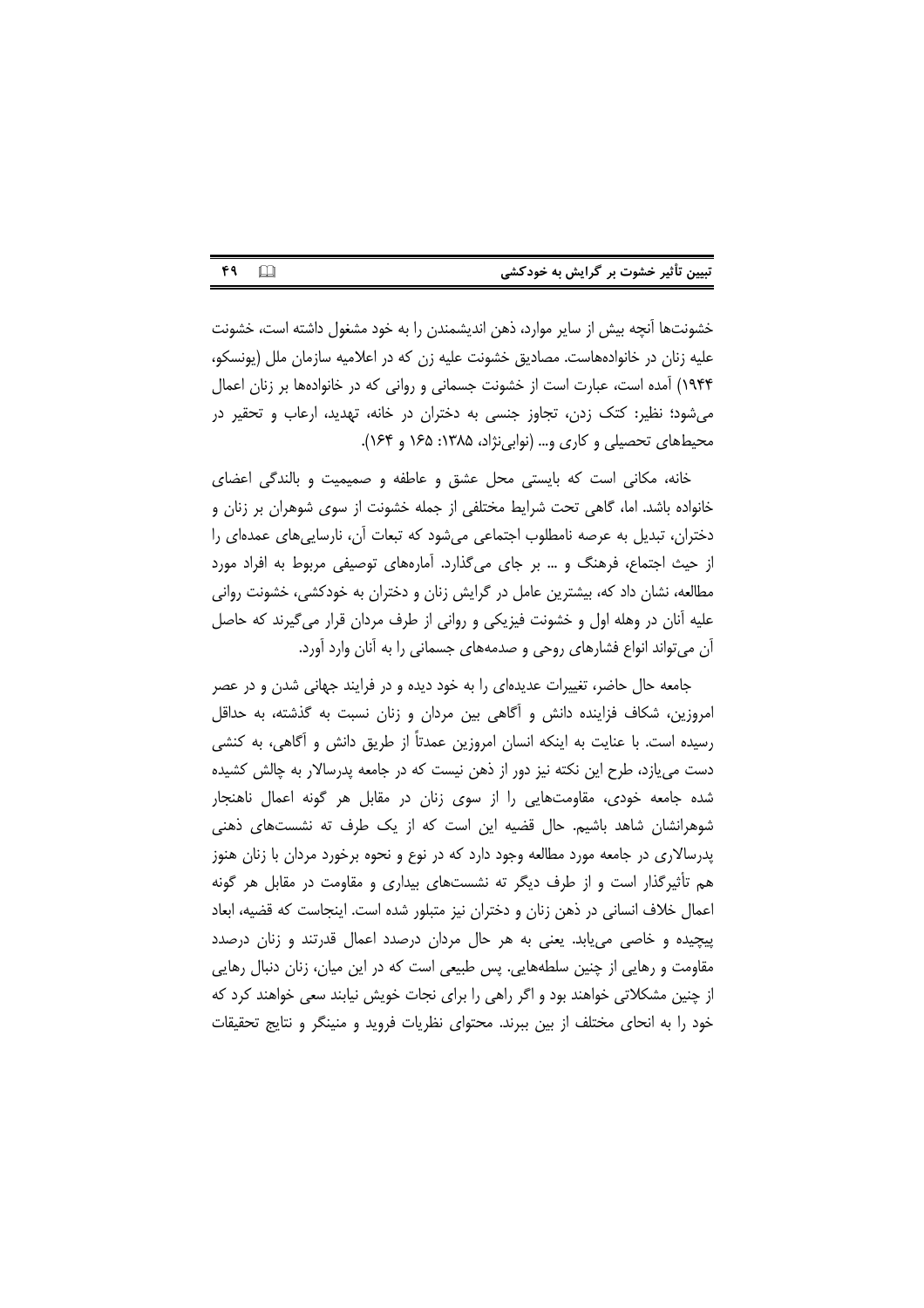| نشریهٔ دانشکدهٔ علوم انسانی و اجتماعی دانشگاه تبریز شمارههای ۳۵-۳۴ |  | $\Box$ $\Delta$ |  |
|--------------------------------------------------------------------|--|-----------------|--|
|--------------------------------------------------------------------|--|-----------------|--|

پیشین (جدول شماره ۱) نشان داد که خشونت روانی و فیزیکی در گرایش زنان به خودکشی تأثیر گذار بوده است. تحقیق حاضر نیز نشان داد که خشونت روانی و فیزیکی در بین جامعه مورد بین جامـعه مورد بررسـی در حد قابل تأملی بوده و انواع خشونت یاد شـده تأثیر معنیداری در گرایش زنان به خودکشی داشته است. بنابراین میتوان این نتیجه را داشت كه نتايج تحقيقات پيشين با نتايج تحقيق حاضر همسو بوده و قابل كاربرد در جامعه آمارى مورد مطاله است. حال کلام پایانی به عنوان پیشنهاد کاربردی که منتج از یافتههاست بدین شرح عنوان ميشود:

واقعیت این است که در جهان امروز برخلاف گذشته به جهت بالا رفتن شعور اجتماعی و فرهنگی افراد، هر گونه اقدام غیرانسانی نظیر استفاده از ابزارهای خشونتی، که ممکن است در ابعاد خشونت جسمی و کلامی متجلی گردد، مطرود است؛ چرا که تبعات این امر می تواند به ایجاد گسست در پایه اساسی استحکام جامعه یعنی خانواده بینجامد. طبیعی است در خانوادهای که یکی از ارکان اصلی آن به هر علل غیرمستقیم دامن جامعه را خواهد گرفت. بنابراین، انتظار می رود با اقدامات قضایی (رسیدگی به مشکلات خشونت دیدگان و…) و با آگاهی بخشی به زوجین از طرق مختلف، نظیر رسانههای دیداری و شنیداری (طرح پیامدهای خشونت و…)، کتب درسـی (نشان دادن میزان موفقیت، شادابی و طراوت خانوادههای دارای خشونت کم و…)، جلسات مشاورهای و مواردی مانند آن، جلو این معضل مهم اجتماعي گرفته شود.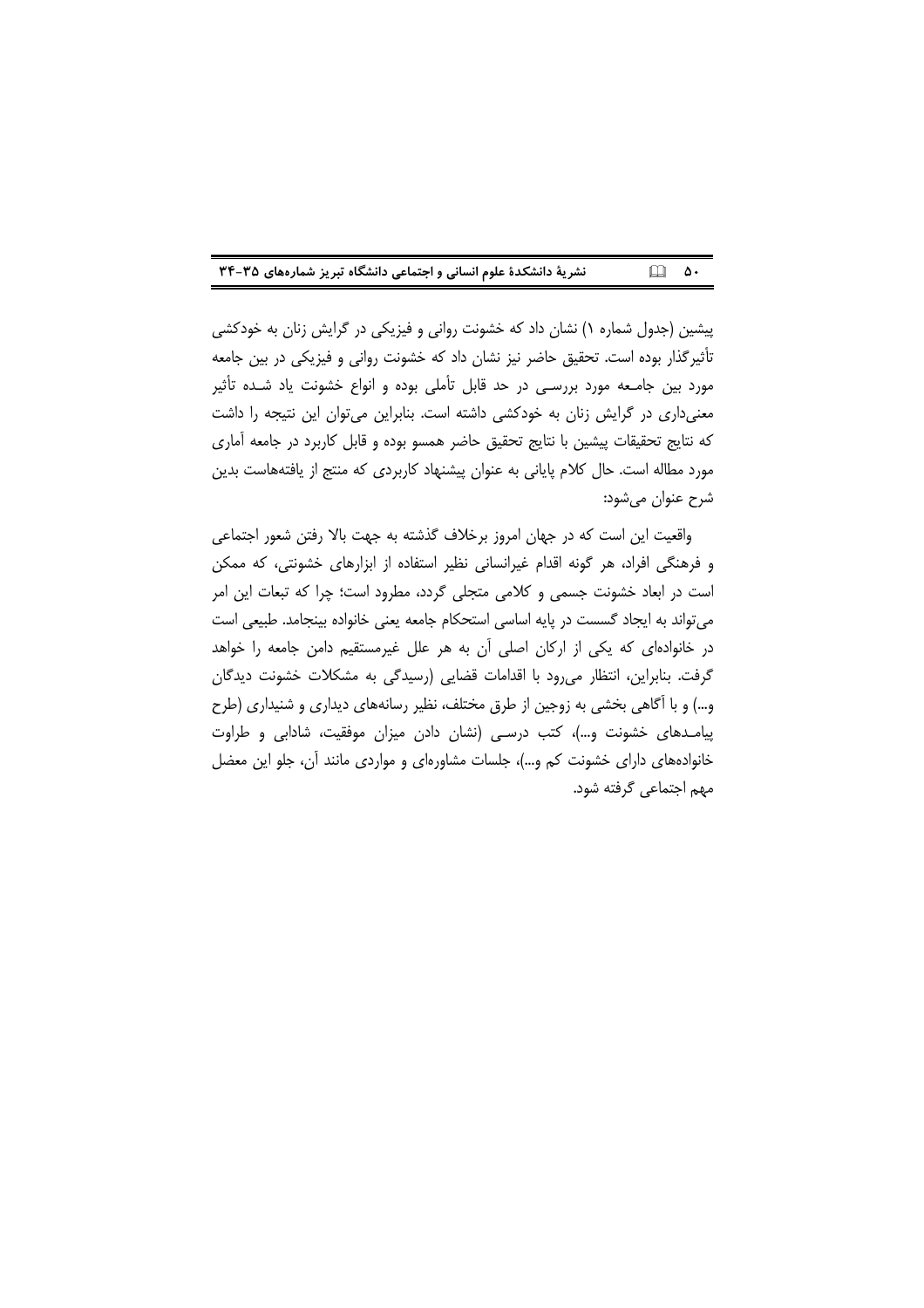|  |  | تبیین تأثیر خشوت بر گرایش به خودکشی |  |
|--|--|-------------------------------------|--|
|  |  |                                     |  |

#### $\Box$ ۵۱

### منابع

- ۱\_ اسلامی نسب، ع. و بجنوردی، ز. (۱۳۷۱)، *بحران خودکشی،* تهران، نشر فردوس.
- ۲\_ اعزازی، شهلا (۱۳۸۲)، ج*امعه شناسی خانواده*، تهران، انتشارات روشنگران و مطالعات زنان، چاپ سوم.
- ۳\_ بختیاری، افسانه و امیدبخش، نادیا (۱۳۸۰)، بررسی مقایسهای زمینهها و آثار خشونت علیه زنان در خانواده در مراجعین به مرکز پزشک قانونی بابل، فصلنا*مه علمی پژوهشی دانشگاه علوم پزشکی کرمانشاه*، سال هفتم، شماره چهارم، زمستان ۱۳۸۰.
- ۴ـ تايلر، استيو (١٣٧٩)، ج*امعه شناسى خودكشى،* على موسى نژاد، چاپ اول، تهران، انتشارات اصفهان.
- ۵\_ حسین پور، مهناز و غفاری، محمد (۱۳۸۳)، بررسی علل اقدام به خودکشی نوجوانان ارجاع داده شده به بیمارستان گلستان اهواز در سال ۸۰–۱۳۷۹، دانشگاه علوم پزشکی جندی شاپور اهواز، مجله *علمی پزشکی،* دوره: شماره: ۴۱، شهریور ۱۳۸۳، ص ۲۴ تا ۳۰.
- ع خاقانی فرد، میترا (۱۳۸۲)، برر*سی رابطه همسرآزاری با تمایل به افکار خودکشی و آسیب رساندن* به همسر در زنان مورد خ*شونت قرار گرفته در شهر تهران*، دانشکده علوم اجتماعی و اقتصادی، گروه مطالعات زنان، دانشگاه الزهرا (س)،
- ۷ـ خراطیان، حسن (۱۳۸۳)، *عوامل مؤثر بر گرایش دینی دانشجویان*، پایاننامه کارشناسی ارشد، دانشکده علوم انسانی و اجتماعی دانشگاه تبریز.
	- ٨ـ دوركيم، اميل (١٣٧٨)، *خودكشي،* سالارىزاده، تهران، انتشارات دانشگاه علامه، چاپ اول.
- ۹ـ رئيسي سرتشنيزي، امرالله (١٣٨١)، خشونت عليه زنان و عوامل مؤثر بر آن، *فصلنامه پژوهش زنان،* شماره ۳، بهار ۱۳۸۱.
- ۱۰ـ رحیمی، علی (۱۳۸۷)، تحلیل اجتماعی خودسوزی دختران ترکمن، *فصلنامه پژوهشکده علوم انسانی و اجتماعی جهاد دانشگاهی،* پیش شماره سوم، بهار و تابستان ۱۳۸۷.
- ١١ـ رفيعي، شهرام و پارسي،نيا، سعيد (١٣٨٠)، خشونت عليه زنان، سازمان جهاني بهداشت، انجمن آموزش بهداشت و ارتقای سلامت خانواده، پارسی نیا، تهران، نشر تندیس، چاپ اول.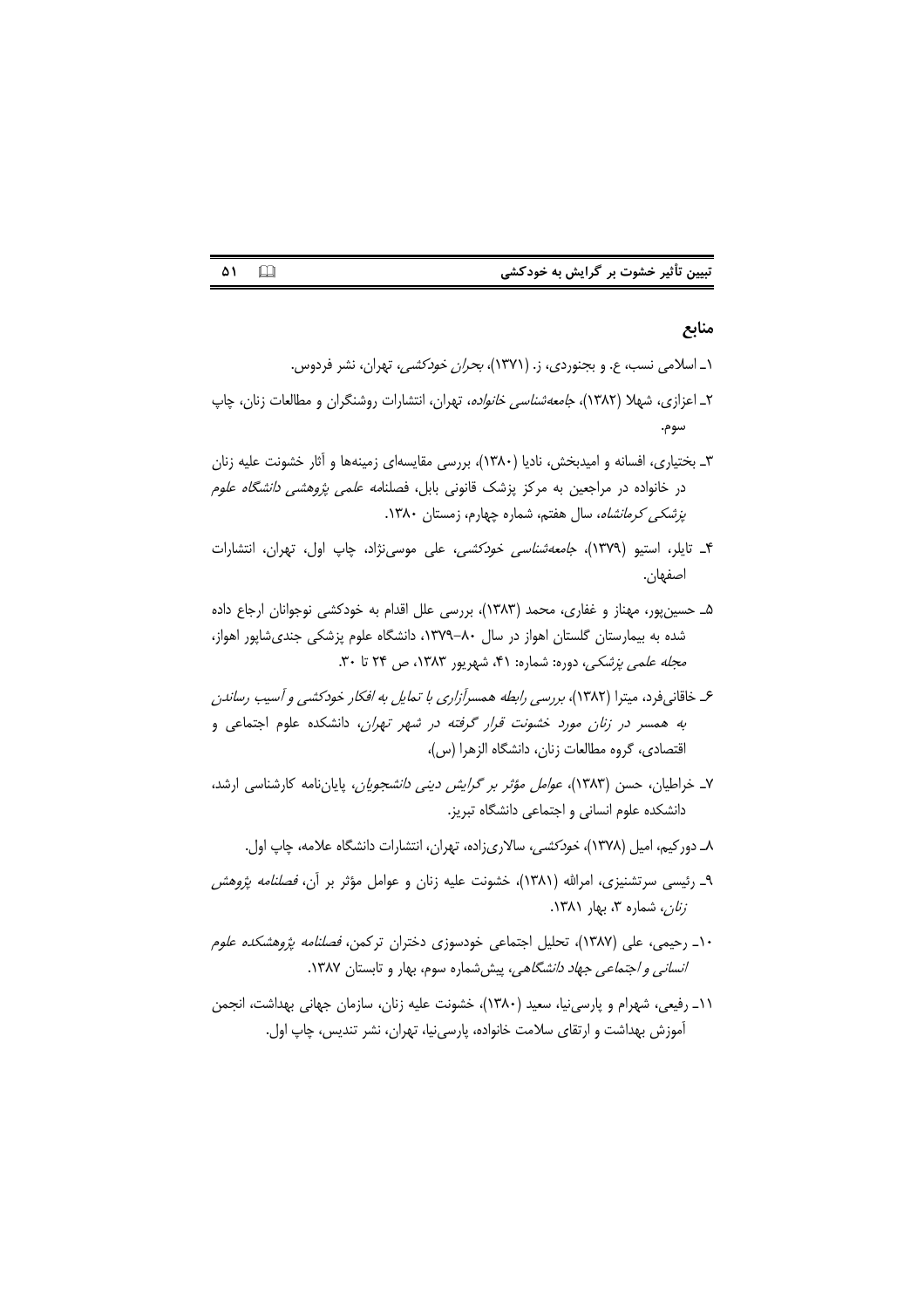#### نشریهٔ دانشکدهٔ علوم انسانی و اجتماعی دانشگاه تبریز شمارههای ۳۵-۳۴  $\Box$   $\Delta Y$

- ۱۲\_ شمس خرم آبادی (۱۳۷۸)، برر*سی علل اقدام به خودکشی به روش خودسوزی از نظر مراجعان* به بیمارستان شهدای عشایر شهر خرمآباد وابسته به دانشگاه علوم پزشکی لرستان، دانشگاه علوم پزشکی شهید بهشتی، دانشکده پرستاری و مامایی.
- ۱۳\_ صدیق سروستان، رحمتالله (۱۳۸۷)، *آسیبشناسی اجتماعی (جامعهشناسی انحرافات* /جتم*اعي)،* تهران، انتشارات سمت، چاپ دوم.
- ۱۴ـ عارفي، مرضيه (۱۳۸۲)، بررسي توصيفي خشونت خانگي عليه زنان در شهر اروميه، *مطالعات* تان، سال اول، شماره ٢، تابستان و پاییز ١٣٨٢.
- ۱۵\_ قلعه|یها، علی (۱۳۸۰)، بررسی اپیدمیولوژیک اقدامکنندگان به خودکشی بستری در بیمارستان همدان از سال ۱۳۸۱–۱۳۸۰، *مجله علمی دانشگاه علوم پزشکی، خدمات بهداشتی درمانی* هم*دان،* دوره سیزدهم، شماره ۴، زمستان ۱۳۸۵، شماره مسلسل ۴۲.
- ۱۶ـ کاپلان، هارولد (۱۳۸۱)، خ*لاصه روانیزشکی علوم رفتاری ـ روانیزشکی بالینی،* نصرتالله پورافكارى، تهران، انتشارات شهر أب، چاپ اول.
- ١٧ـ كايلان، هارولد و سادوك، بنيامين (١٣٧٩)، خ*لاصه روانپزشكى،* جلد ٣، نصرتالله پورافكارى، تهران، انتشارات ذوقي.
- ١٨\_ محمدخاني، پروانه و آزادمهر، هديه (١٣٨٧)، آسيبشناسي رواني و مشكلات شخصي \_ ارتباطی زنان قربانی خشونت خانوادگی، *فصلنامه علمی پژوهشی رفاه اجتماعی،* سال هفتم، شماره ٢٧.
- ١٩\_ مرادى، گلمراد (١٣٨۶)، خشونت خانوادگى و تأثيرات آن بر امنيت در جامعه، مورد مطالعه شهر سنندج، *مجله علوم اجتماعی*، سال چهارم، شماره ۲، پاییز و زمستان ۱۳۸۶.
- ۲۰ـ معماری اشرفالملوک (۱۳۸۵)، علل اقدام به خودکشی زنان متأهل، مجله دانشگاه پرستاری و مامایی دانشگاه علوم پزشکی تهران، *حیات*، دوره ۱۲، شماره ۱، بهار ۱۳۸۵.
- ٢١ـ ملكوتى، كاظم (١٣٨۴)، بررسى شيوع رفتارهاى خودكشى در جمعيت شهر كرج در سال ١٣٨۵، *مجله دانشگاه علوم پزشکی و خدمات درمانی همدان*، دوره پانزدهم، شماره ۱، بهار ۱۳۸۷، شماره مسلسل ۴۷.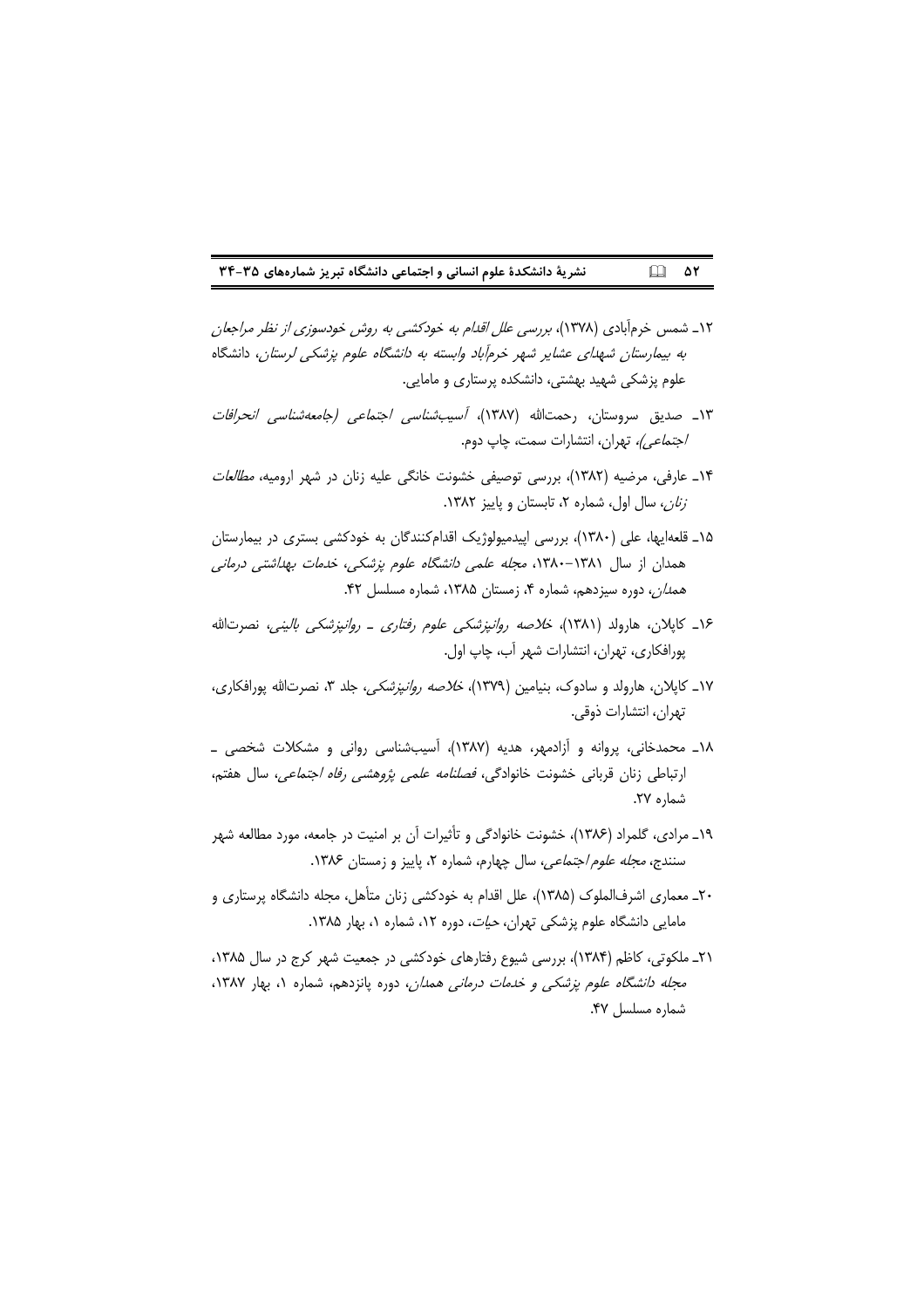- ٢٢ـ ملک|فضلی، حسین و همکاران (١٣٨٢)، بررسی انواع خشونت نزد زنان در شهر اصفهان، سال ۱۳۸۲، *مجله علوم یزشکی دانشگاه آزاد اسلامی،* سال ۱۴، شماره ۲، زمستان ۸۳.
- ٢٣ـ موسوى، فريبا و همكاران (١٣٨٧)، بررسي انواع خشونت نزد زنان در شهر اصفهان، ١٣٨٢، فصلنامه علمی پژوهشی رفاه اجتماعی، سال هفتم، شماره ۲۷.

۲۴ـ نوابي نژاد، شکوه (۱۳۸۵)، ر*وانشناسي زن*، چاپ اول، تهران، نشر علم.

- 25- Anderson, Amyl (2007), A Psychometric Exploration of the Suicide Ppinion Questionnaire, A Disseration Presented to the Graduate Faculty of the University of Akron, in Partial Fulfillmen of the Requirements for the Degree Doctor of Philosophy, May 2007.
- 26- Mikich Oney, Kimberly (2006), Feminist Characteristic as Buffers to Suicide Attitude and Ideation, A Disserstion Presented to the Graduate Faculty of the University of Akron, in Partial Fulfillment of the Requirements for the Degree Masters in Clinical Psychology, May 2006.
- 27- Nadlin, Kaslow J., & etal (1998), Factors that Mediated and Moderate the Link between Partner Abuse and Suicidal Behavior in African-American Womens, Journal of America Association 181(1): 17-24.
- 28- Sartin, Rober M., Hansen, David J., Huss, Matthew T (2006), Domestic Violence Treatment Response and Recidivism: A Review Impactions for the Study of Family Violence, Aggression an Violence Behavior, University of Nebraska-Linkoln, United States Creighton University, pp. 425-440.
- 29- Solar, H & Vinayk, P. Quadagno, D. (2000), Biosocial Aspects of Domestic Violence, Psychonervouscriminology, 25 Florida State University, USA. Pp. 721-739.
- 30- Stenberg, Khathleen J., Baradara, Laila, P., Abbott, Craig B., Lamb, Michael E., Guterman, Eva (2005): Type of Violence, Age, and Gender Difference in the Effects of Family Violence on Children Behaviors Problems: A Mega Analysis, Section on Social Emotional

 $\Box$ ۵٣